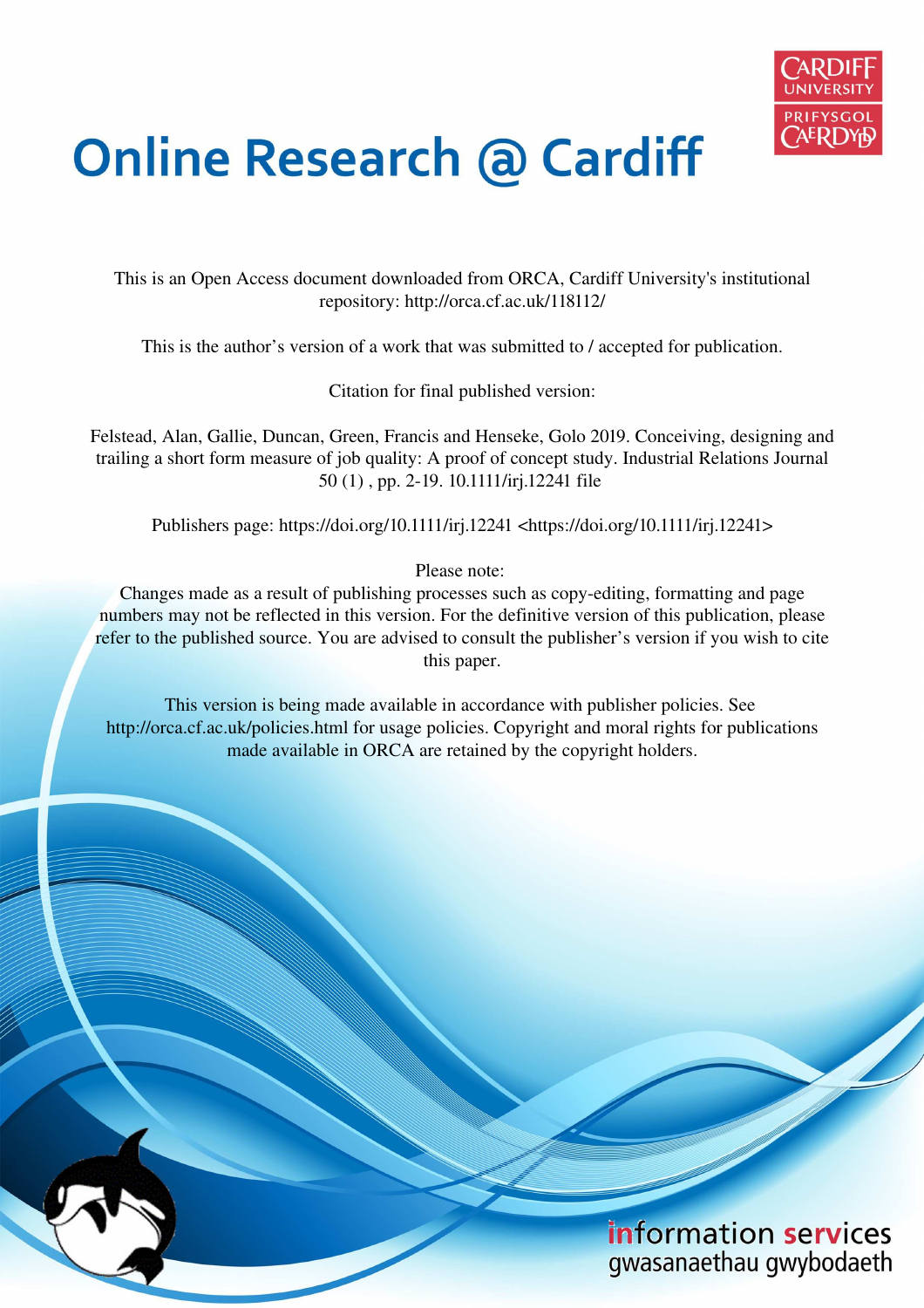# Conceiving, designing and trailing a shortform measure of job quality: a proof-ofconcept study

Alan Felstead,\*  $\bullet$  Duncan Gallie, Francis Green  $\bullet$  and Golo Henseke<sup>®</sup>

## ABSTRACT

The government has accepted the *Taylor Review*'s recommendation that it should report annually on job quality in the UK. This article argues that three principles need to be followed in choosing the right measures and shows how these principles have been used to create a short job quality quiz [\(www.howgoodismyjob.com\)](http://www.howgoodismyjob.com).

## 1 INTRODUCTION

It is commonly known and widely understood that some jobs are better than others. However, it is less clear in what ways are they better or worse than others and on what basis such ratings are made. Despite this lack of clarity, job quality—or the promotion of what is sometimes referred to as good or fair work—is an idea high on the agenda of politicians, policy makers and academics. For the last quarter of a century or more, both the ILO's and the EU's employment strategies have been based on the idea that having a job does not mean that workers' needs are automatically met because terms and conditions of jobs vary (ILO, 1999; European Commission, 2001). Support for this position comes from research that suggests that jobs characterised, for example, by high demands, low control over decision making and high levels of job insecurity can be as bad for worker well-being as being out of work (Green *et al*., 2016a; Chandola and Zhang, 2018, *Financial Times*, 23 August 2016). Interest in how these terms and conditions of jobs vary—summed up in the phrase job quality —has grown even further over the last few years. In 2015, for example, the G20—the international forum of governments and central bankers from the 20 largest countries —committed its members to 'improving job quality along three dimensions, namely promoting the quality of earnings, reducing labour market insecurity, and promoting good working conditions and healthy workplaces' (G20, 2015: 2).

In the UK, job quality has also moved up the agenda. For example, the Labour Party's 2015 election manifesto stressed the importance of creating jobs that provide 'better work, better pay and better skills' (Labour Party, 2015: 23). Similarly, in 2017, the Labour Party's goal, if elected, was to 'make work more fulfilling by using public

©2019 The Authors Industrial Relations Journal published by Brian Towers (BRITOW) and John Wiley & Sons Ltd This is an open access article under the terms of the [Creative Commons Attribution](http://creativecommons.org/licenses/by/4.0/) License, which permits use, distribution and reproduction in any medium, provided the original work is properly cited.

<sup>❒</sup> Professor Alan Felstead, School of Social Sciences, Cardiff University, Cardiff, UK, Professor Duncan Gallie, Nuffield College, University of Oxford, Oxford, UK and Professor Francis Green and Dr Golo Henseke, Institute of Education, University College London, UK. Correspondence should be addressed to Alan Felstead, School of Social Sciences, Cardiff University, Cardiff, UK; Email: alanfelstead@cf.ac.uk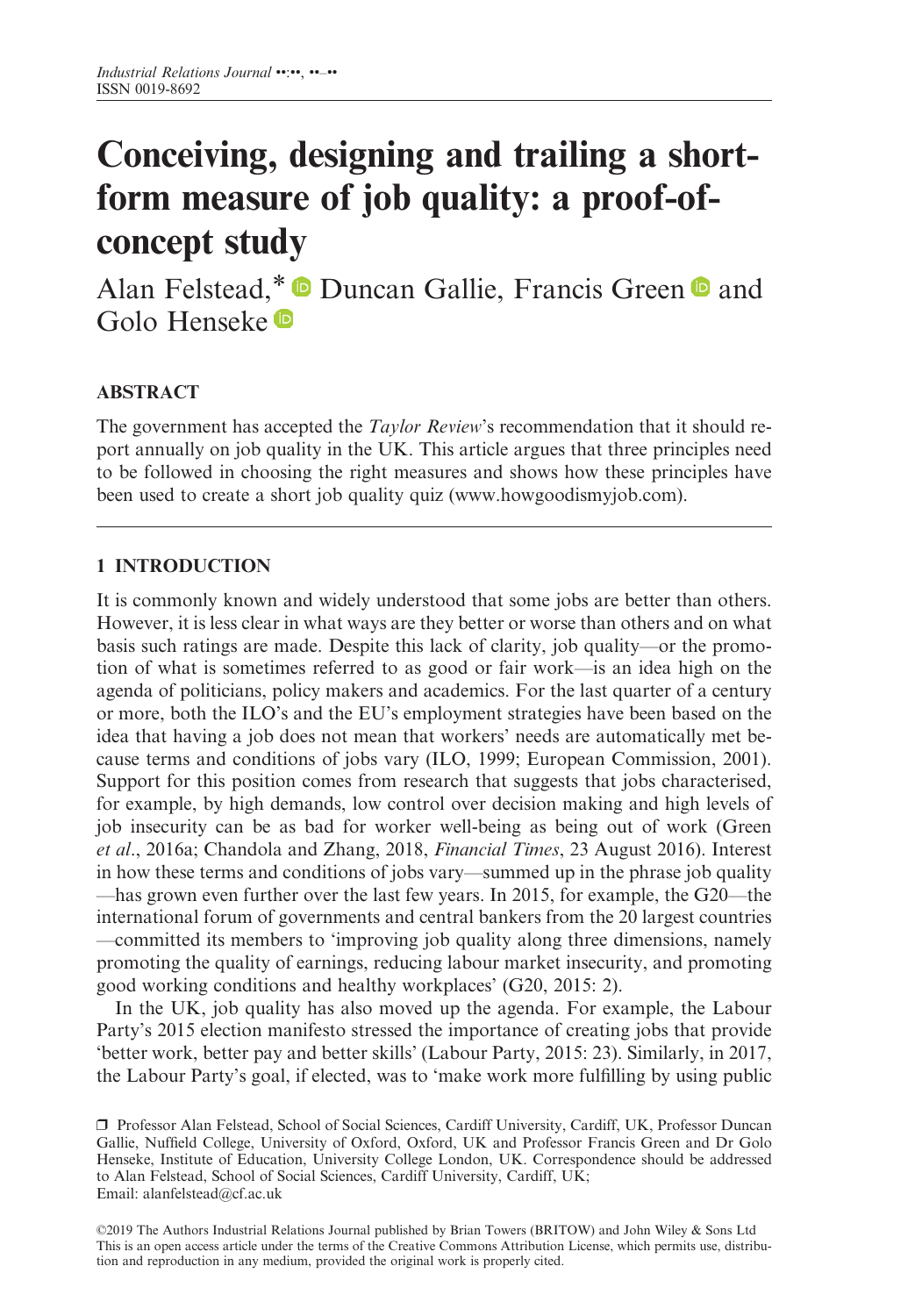investment to upgrade our economy and create high-quality jobs' (Labour Party, 2017: 46). With unemployment at rates not seen since the mid-1970s, the Conservative government has also shifted some of its focus onto the quality of jobs. The Prime Minister, for example, commissioned the *Taylor Review of Modern Working Practices* with the ambition of making all work in the UK 'fair and decent with realistic scope for development and fulfilment' (Taylor, 2017: 6). The Industrial Strategy announced in 2017 went on to commit the government to create 'more good jobs and better pay … high quality jobs for all UK citizens' (HM Government, 2017: 29).

In the devolved administrations (as well as in some local authorities), interest in job quality has also grown. In Wales, for example, the former First Minister announced that he wanted 'to make Wales a "fair work nation" … in which more people can have access to good work and a secure income … [thereby creating] more and better jobs closer to home' (First Minister's Speech to the Welsh Labour Conference, Llandudno, 25 March 2017). In Scotland, the Fair Work Convention was established in 2015, and fair work is a central part of the Scottish Government's economic strategy of making improvements to 'income levels, work security, levels of autonomy and control' as well as the 'opportunities for personal and workplace development' (Scottish Government, 2015: 60). Moreover, its vision is that 'by 2025, people in Scotland will have a worldleading working life where fair work drives success, wellbeing and prosperity for individuals, businesses, organisations and society' (Fair Work Convention, 2016: 4).

However, despite policy interest in the field, it is not always clear in this discourse what good or fair work actually means and how it can quickly and easily be measured. This is not helped by the lack of a widely agreed and commonly used shortform instrument. This is perhaps surprising given that the study of job quality has a long history with indicators suggested by the European Commission through its agency the European Foundation for Living and Working Conditions, the OECD and the United Nations (Eurofound, 2012; United Nations Economic Commission for Europe, 2015; OECD, 2017).

Off-the-shelf short-form measures of other concepts such as personality types and levels of affective well-being, however, have been developed, are widely used and have become influential (Gosling *et al*., 2003; Warr, 1990). The Human Development Index, for example, puts the spotlight on life expectancy at birth, the number of years schooling and the average standard of living as constituting a summary measure of a country's development capability (Piasna *et al*., 2017; Sehnbruch *et al*., 2017). Yet no such short-form measure of job quality currently exists, prompting the *Taylor Review of Modern Working Practices* to argue that 'more effort has to be placed on measuring quality of work through agreed metrics and better data' (Taylor, 2017: 102). This recommendation has been accepted by government, and it is seeking to select 'the best measures to evaluate the level of good work', which will then be used to 'report annually on the quality of work in the UK economy and hold ourselves to account' (HM Government, 2018: 13). By devising a short 5-minute job quality quiz, which draws on tried-and-tested instruments used to collect data over the last 30 years from around 29,000 workers in Britain, we offer a contribution to this debate.

The article is structured as follows. Section 2 critically examines the ways in which job quality can be conceived and the three principles that underpin our approach. These are as follows: putting the enhancement of workers' well-being centre stage, focusing on the features of the job and devising a set of multi-faceted measures. Section 3 reviews previous approaches to the measurement of job quality and highlights where they are in line or out of step with these guiding principles. Section 4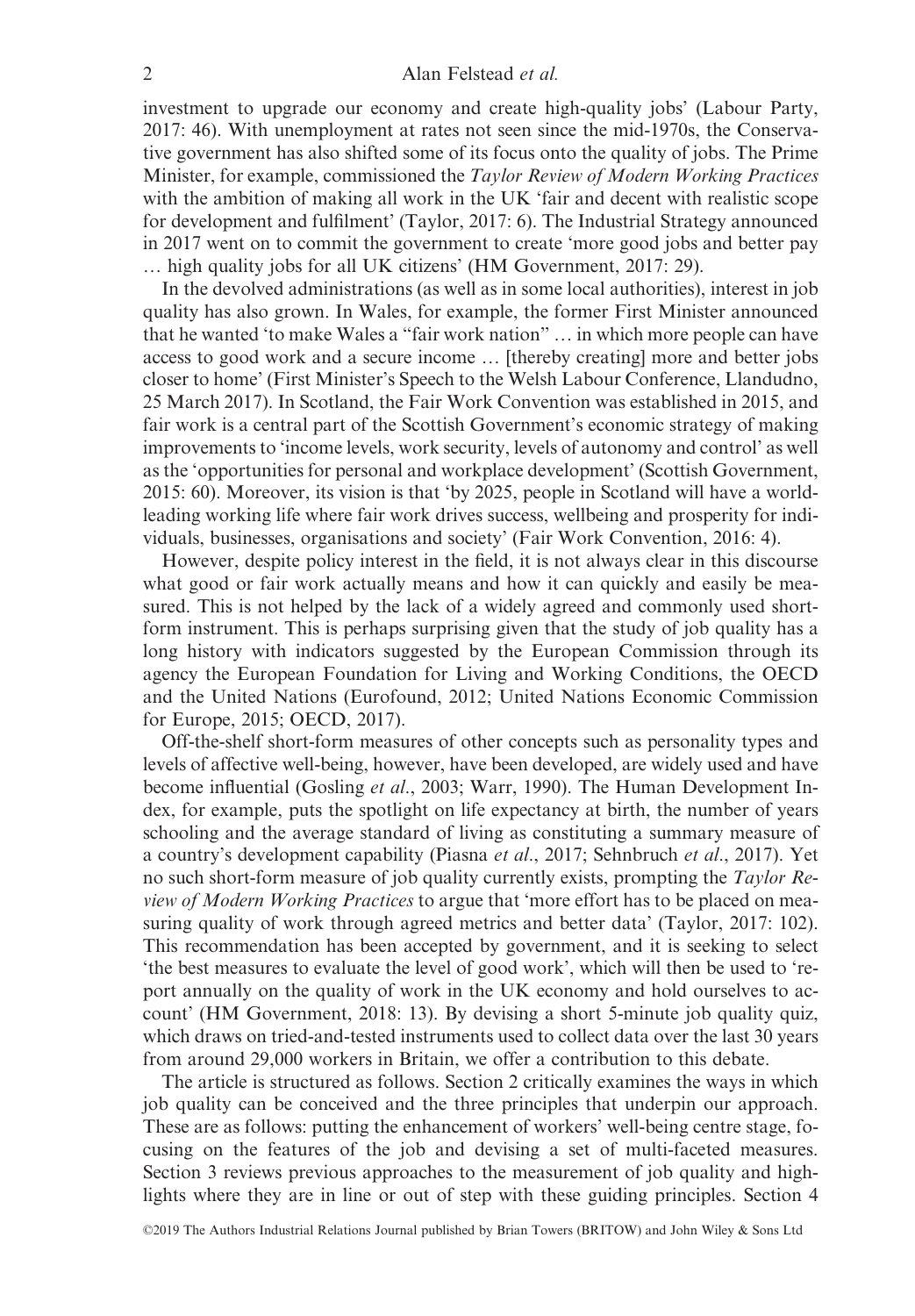demonstrates how we put these principles into practice by developing a job quality quiz based on tried-and-tested questions used in the Skills and Employment Survey series [\(www.cardiff.ac.uk/ses2017](http://www.cardiff.ac.uk/ses2017)). The series is made up of seven nationally representative sample surveys with the latest carried out in 2017 and comprising 3,306 respondents. Taken as a series, over 29,000 respondents have taken part since 1986 (Felstead *et al*., 2015). To engage a wider audience with the 2017 results, we designed a quiz that offered those taking part the opportunity to benchmark themselves against others, hence its title—[www.howgoodismyjob.com](http://www.howgoodismyjob.com). As a result, the quiz was restricted to replicating questions carried in the Skills and Employment Survey, which, to a varying degree, are relevant to most jobs. For these reasons, questions on Zero Hours Contracts and the gig economy were not included. On the basis of our experience of developing the quiz, we conclude in Section 5 that is possible to conceive, design and use a short-form instrument—lasting 5 minutes and consisting of around a dozen questions—to measure job quality. While the items used may vary, the article outlines guidelines to be followed in the spirit of a proof-of-concept study worthy of replication and possibly incorporation into the government's annual job quality report.

#### 2 CONCEPTIONS OF JOB QUALITY

In picking the best measures of job quality, we argue that three principles need to be applied, consistent with best practice (Burchell *et al*., 2014). The first principle is that job quality is constituted by a set of work features that have the capability of enhancing or diminishing worker well-being. Research evidence suggests that good jobs are also good for employers in that they are associated with increased productivity, lower absenteeism and longer job tenure (Preenen *et al*., 2017). For example, greater employee involvement in decision making has been shown to deliver bottom-line benefits to business (Appelbaum *et al*., 2000). That said, good jobs are those which are good for workers but not necessarily for those who employ them. To justify their inclusion as a measure of job quality, then, each feature needs to be empirically connected to worker well-being. In this article, data taken from four waves of the Skills and Employment Survey—a national survey of skills and job quality in Britain—provide the basis on which to provide some validation for these connections.

The second principle is that job quality needs to focus on the attributes of the job occupied by the worker and not the workers' personal circumstances and/or background. The distinction here is between the subjective and objective dimensions of job quality. The subjective approach is based on the idea that what is important is the 'utility' a worker derives from his or her job. This depends on two factors: the objective features of the job, such as the pay, the hours and the type of work, but also on each worker's preferences. What one worker feels about a job may differ from the feelings of another. What workers consider 'good', therefore, varies according to demographic differences such as gender, ethnicity, region and age. For example, research has shown that women are more satisfied with their jobs than men, lowly paid workers are just as satisfied with their jobs as those who are highly paid and job satisfaction falls and then rises with age (Clark, 1997; Brown *et al*., 2007; Clark *et al*., 1996).

Analysis of job satisfaction as a proxy for job quality—such as some of the work carried out under the Office of National Statistics's (ONS's) National Well-being Programme—is firmly rooted in this subjective tradition (e.g. Carter and Randall, 2017). The chief attraction of this approach is that it avoids having to specify in advance what really matters in a job—if workers are happy with their lot, however small or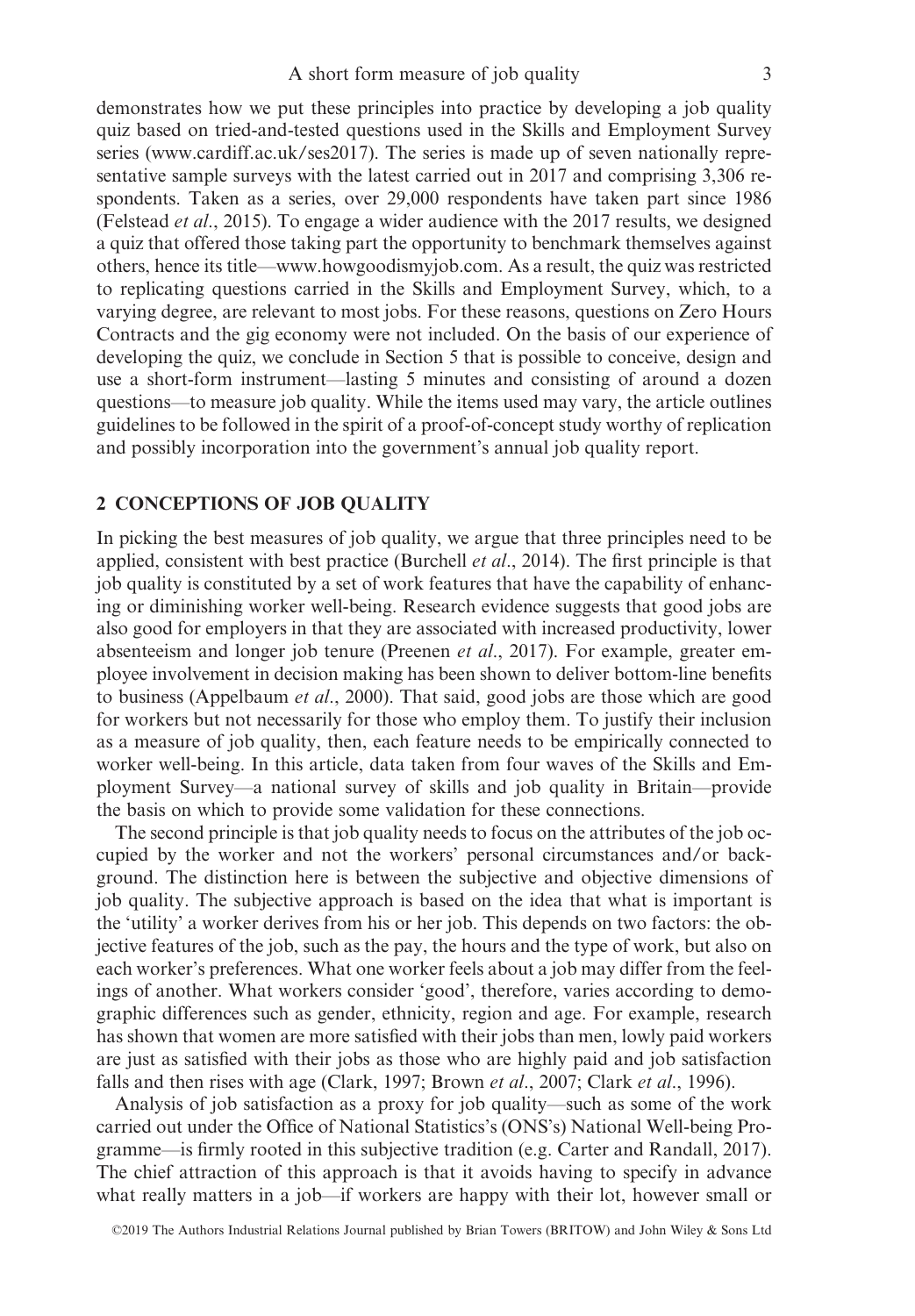large, then that is good enough. There may be good reasons for collecting data on workers' feelings, such as their job satisfaction, not least because job dissatisfaction leads to workers quitting jobs when it would be better to improve them. However, satisfaction measures are affected by individual differences in aspirations and have the shortcoming that workers may not be aware that certain aspects of the job may pose risks to their psychological and/or physical health. On this basis, we do *not* regard job satisfaction as 'a good starting point for measuring "good work"', nor do we agree that 'it is essential that we consider pay measures that capture how people value their earnings' (HM Government, 2018: 22). Both fail to maintain a job-only focus.

We favour an objective approach that is based on the idea that there is a set of human needs that may, or may not, be met by the jobs people do. On this basis, a good job is one which offers workers opportunities to do a range of things that promote self-development and are conducive to improving their psychological and physical health (Green, 2006). The capacity to enhance well-being, then, depends on how far, for example, jobs enable workers to exercise influence over work and to pursue work-related goals. The needs that workers prioritise will, of course, vary according to individual preferences and circumstances, but an objectively defined high-quality job is one that allows for a range of possible needs to be met.

The third principle is that there are a variety of job attributes that have the capability of enhancing or reducing worker well-being. The most straightforward and easiest attribute to measure is pay. Some even suggest that one only needs to examine rates of pay to make an assessment of the sort of jobs created in particular towns, cities or countries or by particular employers (e.g. Goos and Manning, 2007; Jones and Green, 2009). By adopting such an approach, pay becomes the defining feature of job quality —'the be-all and end-all' (Osterman, 2013; Muñoz de Bustillo *et al*., 2011). Yet if job quality is a set of features that impact on worker well-being, then focusing on pay alone is at odds with this principle. After all, it cannot be assumed that wages and other terms and conditions move synchronously up and down in step with one another. For example, it is quite possible for a worker to be given a pay rise, while the pace of work is quickening. Does this still mean that job quality is improving even though the job is deteriorating in other ways? In other words, can we read off from pay rates levels of job quality, regardless of what is happening to other terms and conditions? If we stick to the principle that a range of features of work need to be taken into account, then the answer is no because higher pay may not be sufficient to cancel out the downward pressure on well-being triggered by worsening non-pay conditions. Despite the theory of compensating wage differentials, pay may not adjust sufficiently —or even move in the right direction—to balance out 'the ease or hardship, the cleanliness or dirtiness, the honourableness or dishonourableness' of the job (Smith, 1776). Furthermore, the fact that some jobs are 'good' in some respects is no guarantee that they are 'good' in others (Green *et al*., 2015: Figure 1; Osterman, 2013; Muñoz de Bustillo *et al*., 2011).

Other features of jobs are therefore important. The way work is organised, for example, influences how well jobs enable workers to use their capabilities. This includes the role workers play in conceiving of the tasks to be done, what level of discretion they are able to exercise in carrying them out and what range of tasks their jobs involve (Braverman, 1974; Fox, 1974; Thompson and Smith, 2010). Similarly, more recent interest has focused on the security of work, the quality of training offered, the levels of work effort, the opportunities workers have to put their qualifications and skills to good use and the ability they have to combine work and family life (Gallie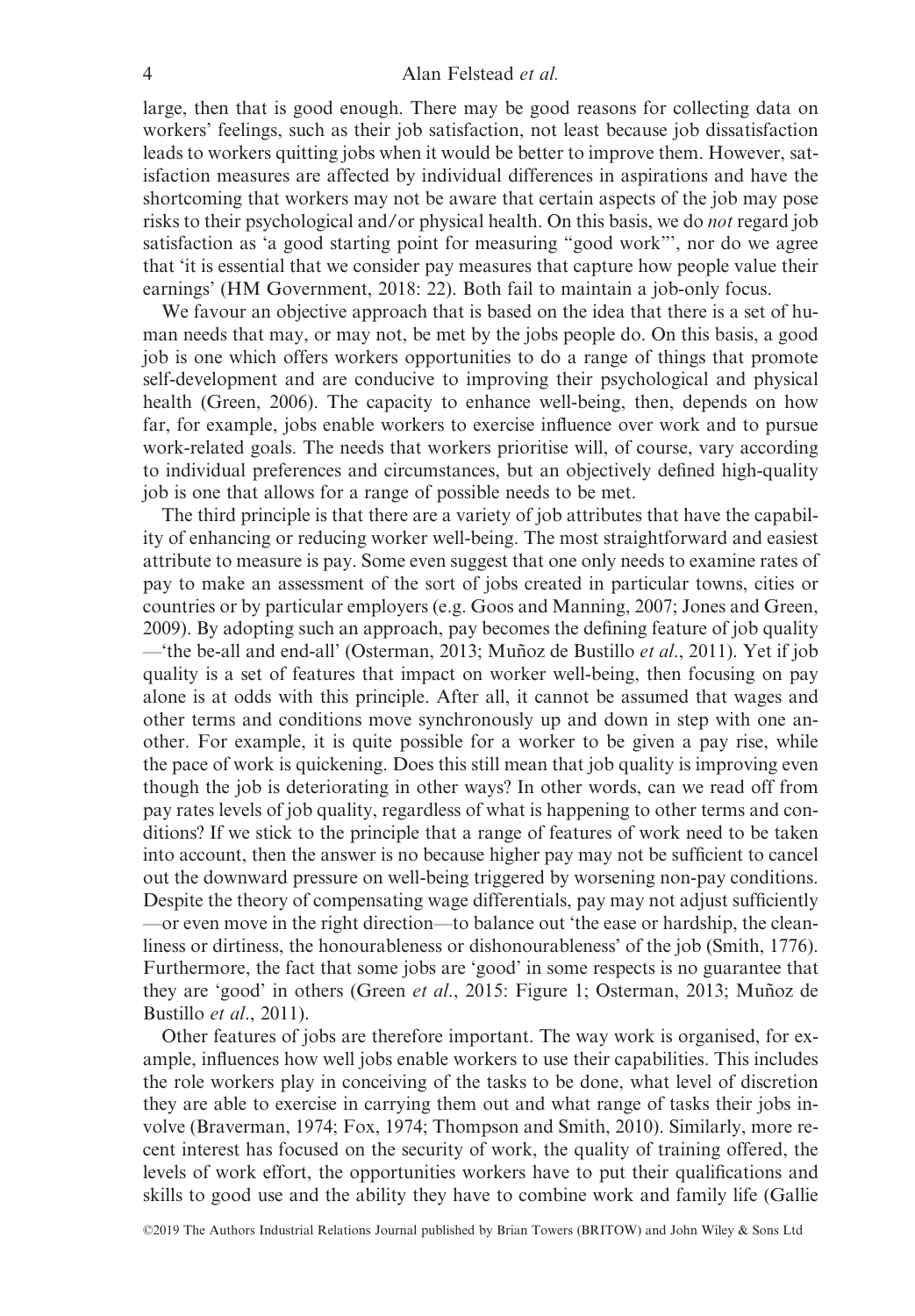*et al*., 2017; Green *et al*., 2016b; Felstead and Green, 2013 and 2017; Gregory, 2016). Interest in job quality extends beyond economists and sociologists and includes others such as work psychologists. They have focused their enquiries on the interplay between the level of control exercised over aspects of work and the intensity of the work process with the suggestion that jobs that demand high effort levels but allow job holders limited control are jobs that are more likely to be stressful (Karasek, 1979).

A multi-faceted approach has, therefore, been widely adopted. The Eurofound concept of job quality, for example, focuses on four main job features: earnings, prospects, working time quality and intrinsic job quality. The OECD's job quality framework is similar and comprises measures of earnings, labour market security and the quality of the working environment. The wide-ranging and multi-dimensional nature of job quality, then, is the third principle, which underlies the construction of the online job quality quiz reported here.

Focusing on what is good for workers, maintaining a job-only focus and examining pay and non-pay issues are the three principles used to select and validate the survey items used in the online job quality quiz presented in this article. However, one should also note that most data on objective job quality draw on self-reported information given by those doing the job. This does not make the information subjective because it is not focused on collecting data on what employees feel about jobs but on features of jobs themselves. Even though reporting bias may creep in, perhaps arising from social desirability to respond in a particular way, the person doing the job on a day-today basis is best placed to answer questions on whether certain features are present or not and to what degree.

#### 3 APPROACHES TO THE MEASUREMENT CHALLENGE

Translating concepts into survey questions that can be easily understood and answered by a wide variety of people doing a range of different jobs, while remaining aligned to the principles outline above, is not an easy undertaking. For this reason, many surveys consist of tried-and-tested questions used elsewhere. Given the increased appetite for robust data on job quality, several reports have offered guidance on the survey questions which produce reliable and consistent results (e.g. United Nations Economic Commission for Europe, 2015). Notably, the OECD has produced a set of guidelines that

are intended as a resource for both producers and data users interested in the measurement of the quality of the working environment …. [and] propose three prototype question modules … that could be included in non-specialised general social surveys and implemented on a yearly basis. (OECD, 2017: 11–12)

They select questions from a review of a wide range of surveys that focus on what jobs demand of workers and what resources jobs provide workers in return. Despite this, they suggest some slight modifications to tried-and-tested questions, so as to focus unambiguously on job characteristics experienced by workers and improve the flow of the questionnaire. Hence, first-person personal or possessive pronouns are used throughout. In order to reduce the cognitive burden on respondents, they also recommend using two types of response scale and ordering questions to avoid switching too frequently between positive and negative items (OECD, 2017: Annex 6.A). Similar metric-seeking reports have been commissioned by other organisations such as the Chartered Institute of Personnel and Development to inform what they include in their employee surveys (Warhurst *et al*., 2017; Gifford, 2018).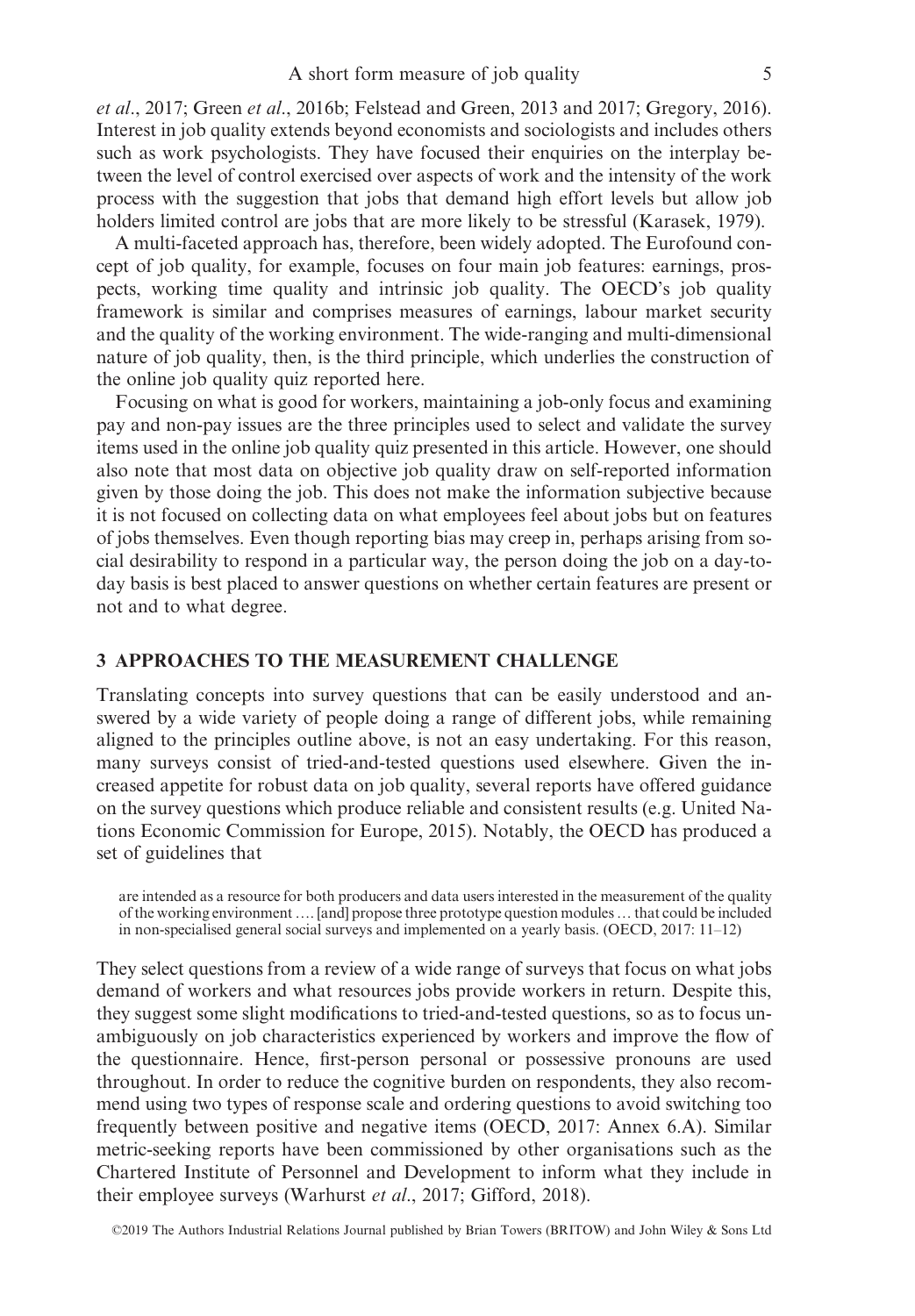Other researchers have gone a step further by analysing in detail the data that these survey questions produce. This information has been used to produce country comparisons. The European Trade Union Institute (ETUI), for example, has derived an overall synthetic job quality index by drawing on a number of data sources such the European Working Conditions Survey (EWCS) and the EU Labour Force Survey (Piasna, 2017: Table A1). The index provides a summary of the quality jobs in six domains: wages, forms of employment and job security, working time and work–life balance, working conditions, skills and career development, and collective representation. These domains are chosen on the basis of existing research that suggests that they have an effect on workers' well-being. Each domain is given a value ranging from 0 to 100 on the basis of the share of respondents reporting a certain work arrangement or characteristic. To arrive at a single job quality index, the scores for each of the six domains are standardised and then averaged so that each job domain contributes equally to the final score. This approach has been repeated by the ETUI on several occasions. The only difference is that each version of the index has been recalculated using the survey measures available at the time (Leschke *et al*., 2008; Leschke and Watt, 2014; Piasna, 2017). These authors then analyse the data using both the single index score and, more recently, the six domain scores to reveal patterns and changes in job quality across Europe.

Nevertheless, a single-measure approach has great appeal to policy makers because it can be used to modify, challenge or confirm evidence on material well-being taken from other single-measure indicators such as the sum total of output produced (i.e. gross domestic product). However, the use of a single score has the effect of averaging out variation that might exist between job quality domains, so that a low score on one domain is compensated for by a high score on another. Such an approach to job quality therefore risks over-simplification and may be misleading.

The advantage of a dashboard approach, on the other hand, is that it allows for job quality domains to vary and move in ways that do not always coincide. Indeed, several models that seek to explain the risks to worker well-being are based on the extent to which different job quality domains inter-relate. Demand-control theory, for example, is based on the relationship between work intensity and discretion and its effect on worker well-being (Karasek, 1979). The job demands–resources model is based on similar principles, albeit with a broader conception of what constitutes job demands and resources (Demerouti *et al*., 2001). Axiomatic to these theories is the proposition—well supported by evidence—that high job demands in a context of low resources leads to a deterioration in worker well-being (Theorell *et al*., 2015). We argue, therefore, that the theoretical and empirical justification for using an overall score is lacking and could be misleading. Possibly in recognition of this drawback, more recent ETUI analyses have extended their approach of 'putting a number on job quality' (Leschke *et al*., 2008) to one which analyses both the overall job quality score and its component parts (Leschke and Watt, 2014; Piasna, 2017).

Another approach—and one that is closest to the one adopted here—is to select questions that focus on objective features of the job and have a theoretical and empirical connection to worker well-being. Analyses of various waves of the EWCS, for example, have sought to validate the connection through the use of a variety of wellbeing indicators (Eurofound, 2012: 29–31; Eurofound, 2017: 40–41, 102–125). These have included self-reported measures of general health, specific health problems encountered at work, financial well-being, work commitment and the meaningfulness of work. Domain-specific analyses have, then, been carried out in line with a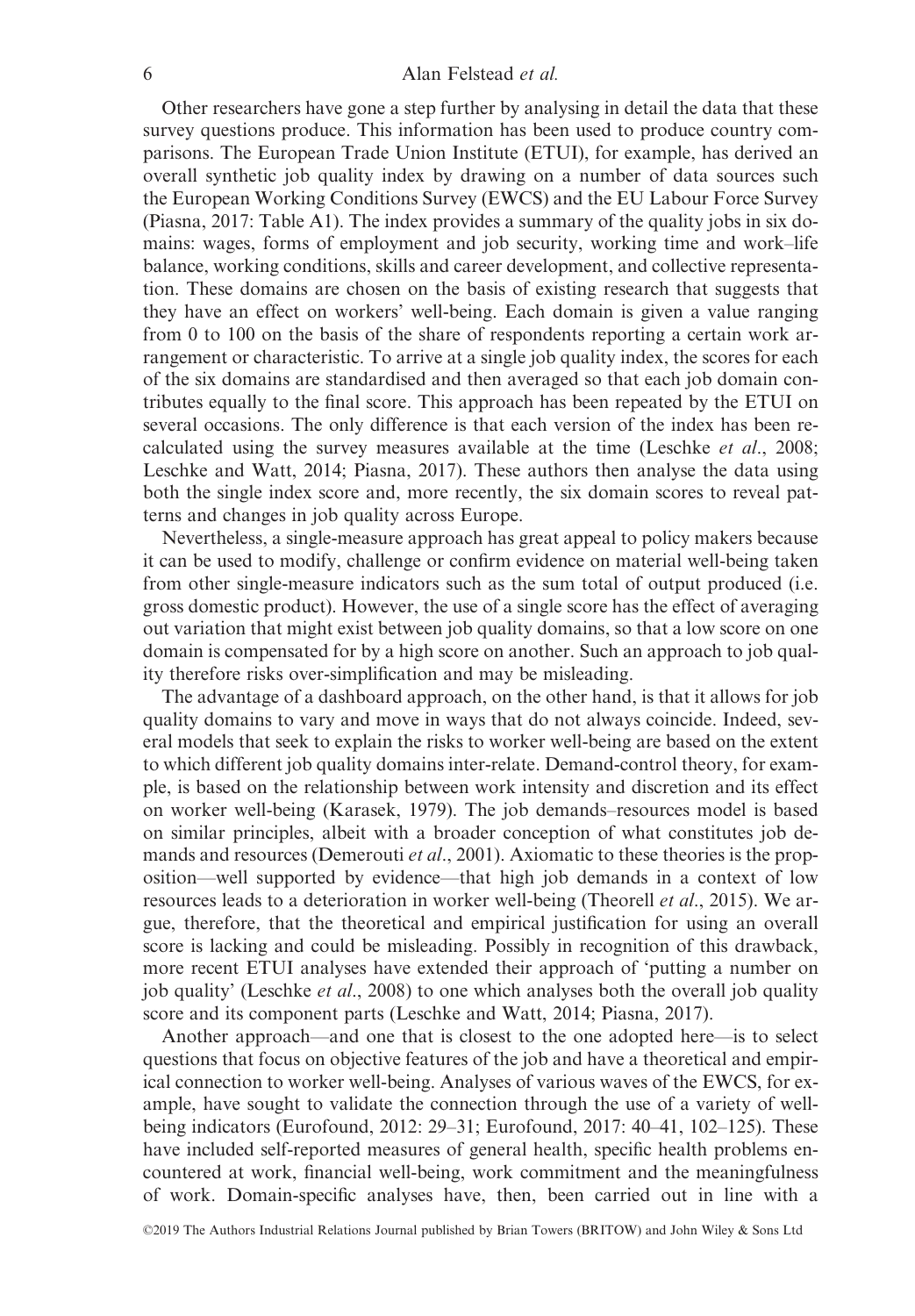dashboard approach to the measurement of job quality. This approach maintains the granularity of the data and enables each job quality domain to be connected, both theoretically and empirically, to worker well-being.

# 4 DEVISING AND TRAILING A SHORT-FORM MEASURE OF JOB **QUALITY**

While the approach adopted in this article has many similarities to the Eurofound approach outlined above, it differs in two crucial respects. First, because the aim was to design a short and easy-to-use online quiz, only a comparatively small number of questions could be used (see Figure 1). While previous EWCS-based job quality indices, for example, have drawn on 70–80 questions, we limited ourselves to a total of 14 job quality questions (21 when demographic indicators and filters are included). The resulting 21-question quiz was designed to take respondents, on average, 5 minutes to complete (15 seconds per question). Second, because an additional aim of the quiz



*Figure 1: Opening and results pages of [www.howgoodismyjob.com](http://www.howgoodismyjob.com) [Colour* fi*gure can be viewed at [wileyonlinelibrary.com](http://wileyonlinelibrary.com)]*

©2019 The Authors Industrial Relations Journal published by Brian Towers (BRITOW) and John Wiley & Sons Ltd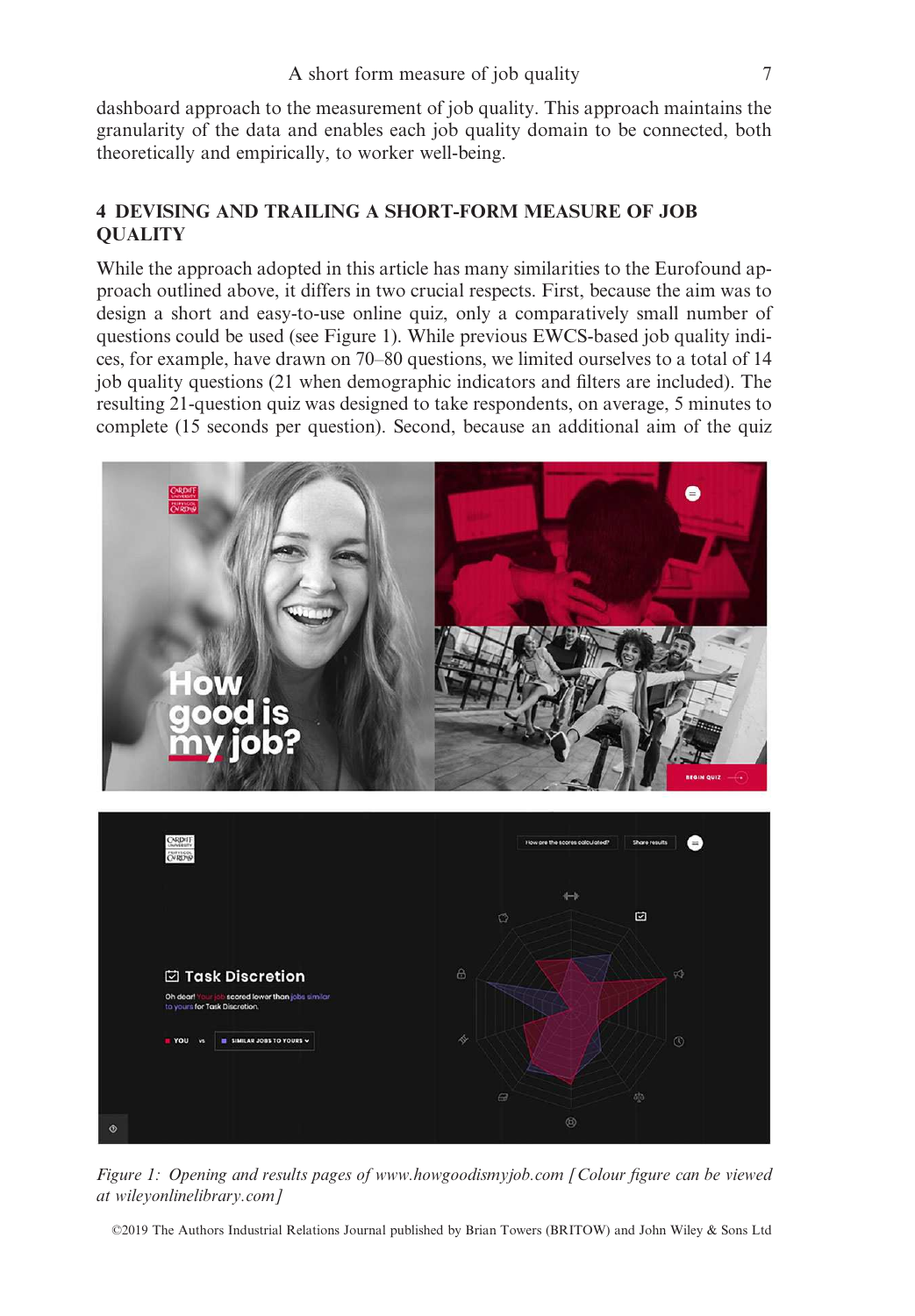was to allow quiz takers the opportunity to benchmark their answers with the results generated from a representative national survey, we had to replicate (as far as possible) the questions and response scales used by this particular source. On this basis, our question choice was restricted to those asked in the 2017 and/or 2012 version of the Skills and Employment Survey (most often both). This meant that we had no scope to develop new questions (such as those suggested by the OECD, 2017: Annex 6.A) or amend existing ones. This decision was taken because the aim of the quiz was to engage the general public with one of the largest and most frequently carried out surveys of job quality in Britain (see Felstead *et al*., 2015). Furthermore, as data owners, we could guarantee that quiz takers would be able to benchmark their jobs against others. User traffic was and continues to be generated by a digital marketing campaign, a traditional publicity campaign of press releases accompanying the national launches of the 2017 survey results, and signposting of the quiz on variety of institutional websites and social media platforms ([https://youtube/GG-ffEQnDeE\)](https://youtube/GG-ffEQnDeE).

Ten job quality domains are covered by the quiz (see Table 1, column 1). Three can be classified as job demands because they focus on some of the pressures the work environment imposes on workers. The first focuses on the intensity of the work process as captured by the frequency with which workers report having to work at 'very high speed' and to 'tight deadlines'. The second measures the extent to which workers are required to 'keep learning new things' and are expected to help colleagues to do likewise. Job security is the third type of pressure imposed on workers. This is captured by asking quiz takers to rate their chances of job loss in the next 12 months. The remaining seven domains can be classified as job resources because they, potentially at least, are 'functional in achieving work goals; reduce job demands and the associated physiological and psychological costs; [and/or] stimulate personal growth, learning, and development' (Bakker and Demerouti, 2007: 312). Quiz takers are therefore asked about the discretion levels they are able to exercise over what tasks are to be done and how; the extent of influence they have over proposed changes to the way the job is done; the degree of control they have over starting and finishing times; the ability they have to take time off at short notice to deal with personal matters; the level of social support given by line management; their promotion prospects; and the level of pay they receive (see Table 1, columns 2 and 3). The results are presented in a similar format so that quiz takers can see the connection between their answers and those given by those who took part in two national surveys. However, the limitation of this approach is that we do not identify jobs that require intensive work effort but offer little task discretion, or what have been called 'high strain' jobs (Green *et al*., 2018).

The statements used to capture job demands tend to be negative, while those that focus on job resources tend to be more positive. On this basis, the ordering of the items in the quiz reflects a compromise between the need to cluster themes that relate to similar aspects of workers' experience and the need to avoid frequent switches between positive and negative items. It should also be noted that four of the domains are measured using a single item, two are based one item with a filter to be used where appropriate and four domains are based on an average index of two items. The content validity of the latter four indices is reasonably high suggesting that an additive index of the items provides a reasonable reliable summative measure for the sample as well as for men and women taken separately (see Table 1, column 4). Furthermore, all questions used centre on features of the job, apart from the final question in the quiz, which is open-ended and asks respondents to write down in their own words how they rate their job and why.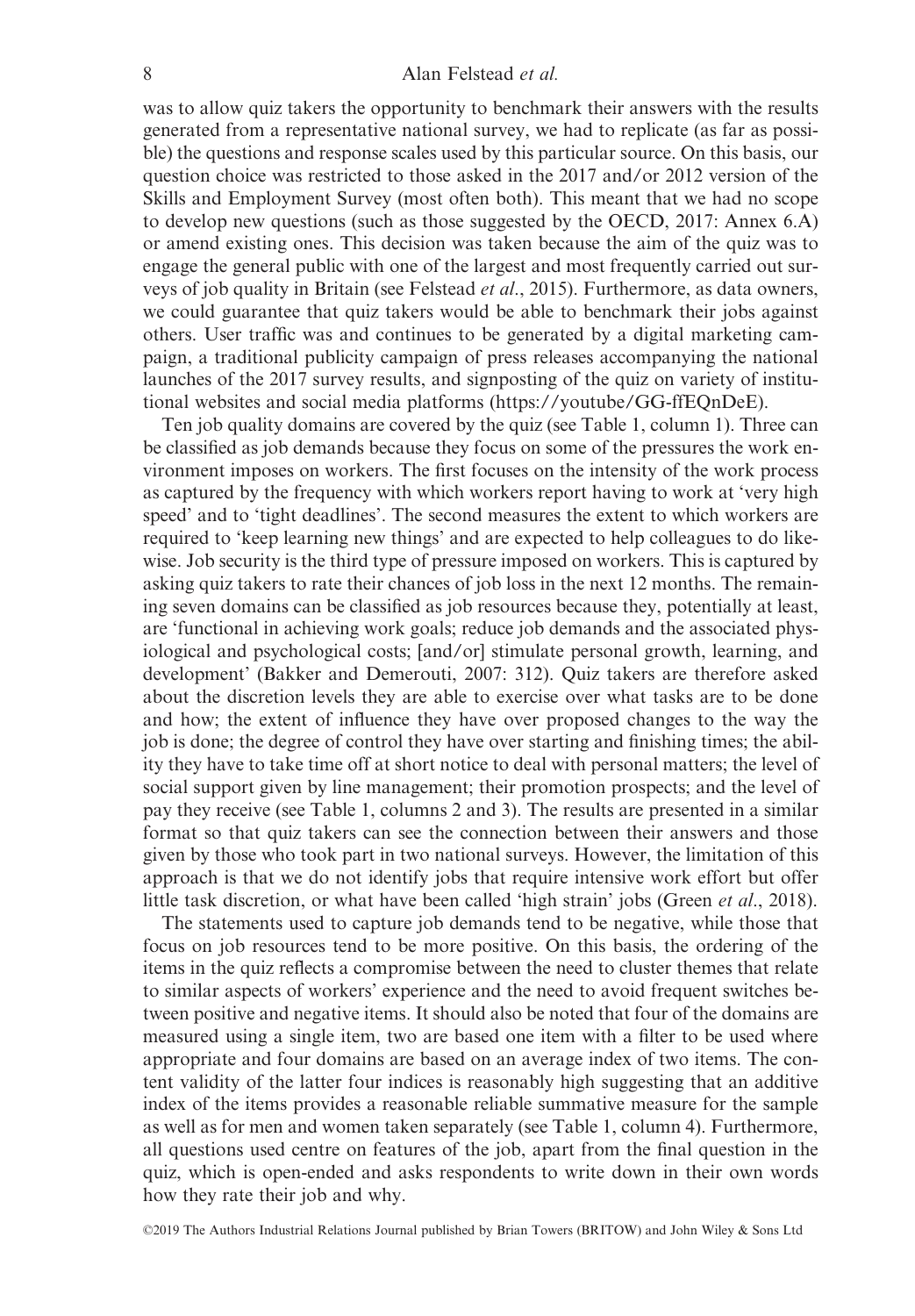| Job domain<br>(1)    | Question(s)<br>(2)                                                                                                                                                                                                                                                                                                                       | Scale<br>(3)                                                                                                                                                                                                                                                                          | Content validity <sup>1</sup><br>(4)                                | Construct validity <sup>2</sup><br>(5)                                                                                                                                |
|----------------------|------------------------------------------------------------------------------------------------------------------------------------------------------------------------------------------------------------------------------------------------------------------------------------------------------------------------------------------|---------------------------------------------------------------------------------------------------------------------------------------------------------------------------------------------------------------------------------------------------------------------------------------|---------------------------------------------------------------------|-----------------------------------------------------------------------------------------------------------------------------------------------------------------------|
| Work intensity (JD)  | How often does your work involve<br>working at very high speed?<br>How often does your work involve<br>working to tight deadlines?                                                                                                                                                                                                       | Never = 6; almost never = 5; around a<br>quarter of the time $= 4$ ; around half the<br>time $=$ 3; around three-quarters of the<br>time = 2; almost all the time = 1; and<br>all the time $= 0$ (i.e. 0–6) for both<br>questions. Scores added to give a raw<br>score range of 0-12. | $\alpha = 0.63$ all<br>$\alpha = 0.63$ men<br>$\alpha = 0.66$ women | $r = 0.11***$ all<br>$r = 0.10***$ men<br>$r = 0.12***$ women                                                                                                         |
| Task discretion (JR) | How much influence do you<br><i>personally</i> have on deciding what<br>tasks you are to do?<br>How much influence do you<br><i>personally</i> have on deciding on<br>how you are to do the task?                                                                                                                                        | None = 0; not much = 1; a fair<br>amount = 2; and a great deal = $3$<br>$(i.e. 0-3)$ for both questions. Scores<br>added to give a raw score range of 0-6.                                                                                                                            | $\alpha = 0.77$ all<br>$\alpha = 0.76$ men<br>$\alpha = 0.79$ women | $r = 0.22***$ all<br>$r = 0.24***$ men<br>$r = 0.21***$ women die stag of order<br>$r = 0.27***$ all<br>$r = 0.27***$ all<br>$r = 0.28***$ men<br>$r = 0.26***$ women |
| Worker voice (JR)    | Suppose there was going to be some<br>decision made at your place of work<br>that changed the way you do your<br>job. Do you think that you<br>personally would have any say in<br>the decision about the change or not?<br>[If yes] How much say or chance<br>to influence the decision do you<br>think that you personally would have? | No to the first question $= 0$ ; it depends<br>to first question $= 1$ ; just a little to<br>second follow-on question $= 1$ ; quite a<br>lot to second follow-on question $= 2$ ;<br>and a great deal to second follow-on<br>question = $3$ (i.e. 0–3).                              | NA-single item<br>filtered                                          |                                                                                                                                                                       |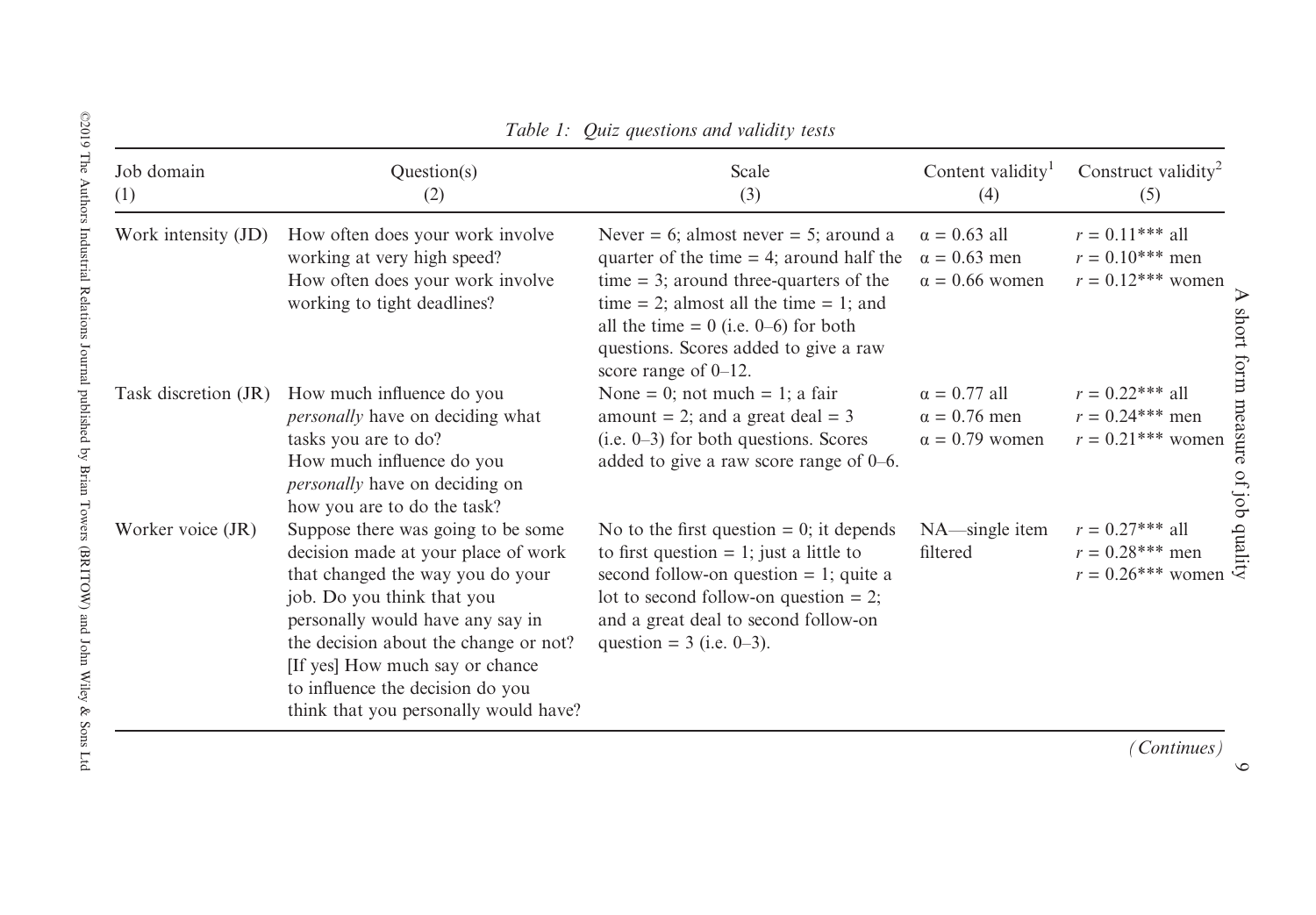| (1) | Job domain                    |
|-----|-------------------------------|
|     | Working time<br>autonomy (JR) |
|     | Work-life<br>balance (JR)     |
|     | Managerial<br>support (JR)    |
|     | Required<br>learning (JD)     |

©2019 The Authors Industrial Relations Journal published by Brian Towers (BRITOW) and John Wiley & Sons Ltd ©2019 The Authors Industrial Relations Journal published by Brian Towers (BRITOW) and John Wiley & Sons Ltd

*Table 1. (Continued)*

|                              |                                                                                                                                                                                                     | Table 1. (Continued)                                                                                                                                                                                  |                                                                     |                                                                                    | $\overline{5}$     |
|------------------------------|-----------------------------------------------------------------------------------------------------------------------------------------------------------------------------------------------------|-------------------------------------------------------------------------------------------------------------------------------------------------------------------------------------------------------|---------------------------------------------------------------------|------------------------------------------------------------------------------------|--------------------|
| o domain                     | Question(s)<br>(2)                                                                                                                                                                                  | Scale<br>(3)                                                                                                                                                                                          | Content validity <sup>1</sup><br>(4)                                | Construct validity <sup>2</sup><br>(5)                                             |                    |
| orking time<br>tonomy $(JR)$ | How much do you agree or disagree<br>with the statement 'I can decide the<br>time I start and finish work?                                                                                          | Strongly disagree = 0; disagree = 1;<br>agree = 2; and strongly agree = $3$<br>$(i.e. 0-3).$                                                                                                          | NA-single item                                                      | $r = 0.11***$ all<br>$r = 0.16***$ men<br>$r = 0.08***$ women                      |                    |
| ork–life<br>lance $(JR)$     | Would you say that for you<br>arranging to take an hour or two<br>off during working hours to take<br>care of personal or family matters<br>is $\dots$ ?                                            | Very difficult = 0; somewhat<br>difficult = 1; not too difficult = 2; and<br>not at all difficult = $3$ (i.e. 0–3).                                                                                   | $NA$ —single item                                                   | $r = 0.16***$ all<br>= 0.17*** $\lim_{r = 0.17^{***}}$ women $\sum_{n=0}^{\infty}$ |                    |
| anagerial<br>port (JR)       | How helpful is your supervisor or<br>manager in recognising the extent<br>of your abilities?<br>How helpful is your supervisor or<br>manager in enabling you to learn<br>how to do your job better? | Of no help at all = 0; a little help = 1;<br>of some help $= 2$ ; quite a lot of help<br>$=$ 3; and a great deal of help $=$ 4<br>$(i.e. 0-4)$ . Scores added to give a raw<br>score range of $0-8$ . | $\alpha = 0.79$ all<br>$\alpha = 0.76$ men<br>$\alpha = 0.82$ women | $r = 0.34***$ all<br>$r = 0.30***$ men<br>$r = 0.38***$ women                      | Felstead et<br>al. |
| quired<br>rning (JD)         | How much do you agree or<br>disagree that my job requires that I<br>learn new things?<br>How much do you agree or disagree<br>that my job requires that I help my<br>colleagues learn new things?   | Strongly disagree = 0; disagree = 1;<br>agree = 2; and strongly agree = $3$<br>$(i.e. 0-3)$ . Scores added to give a raw<br>score range of 0-6.                                                       | $\alpha = 0.65$ all<br>$\alpha = 0.63$ men<br>$\alpha = 0.67$ women | $r = 0.12***$ all<br>$r = 0.15***$ men<br>$r = 0.10***$ women                      |                    |

*(Continues)*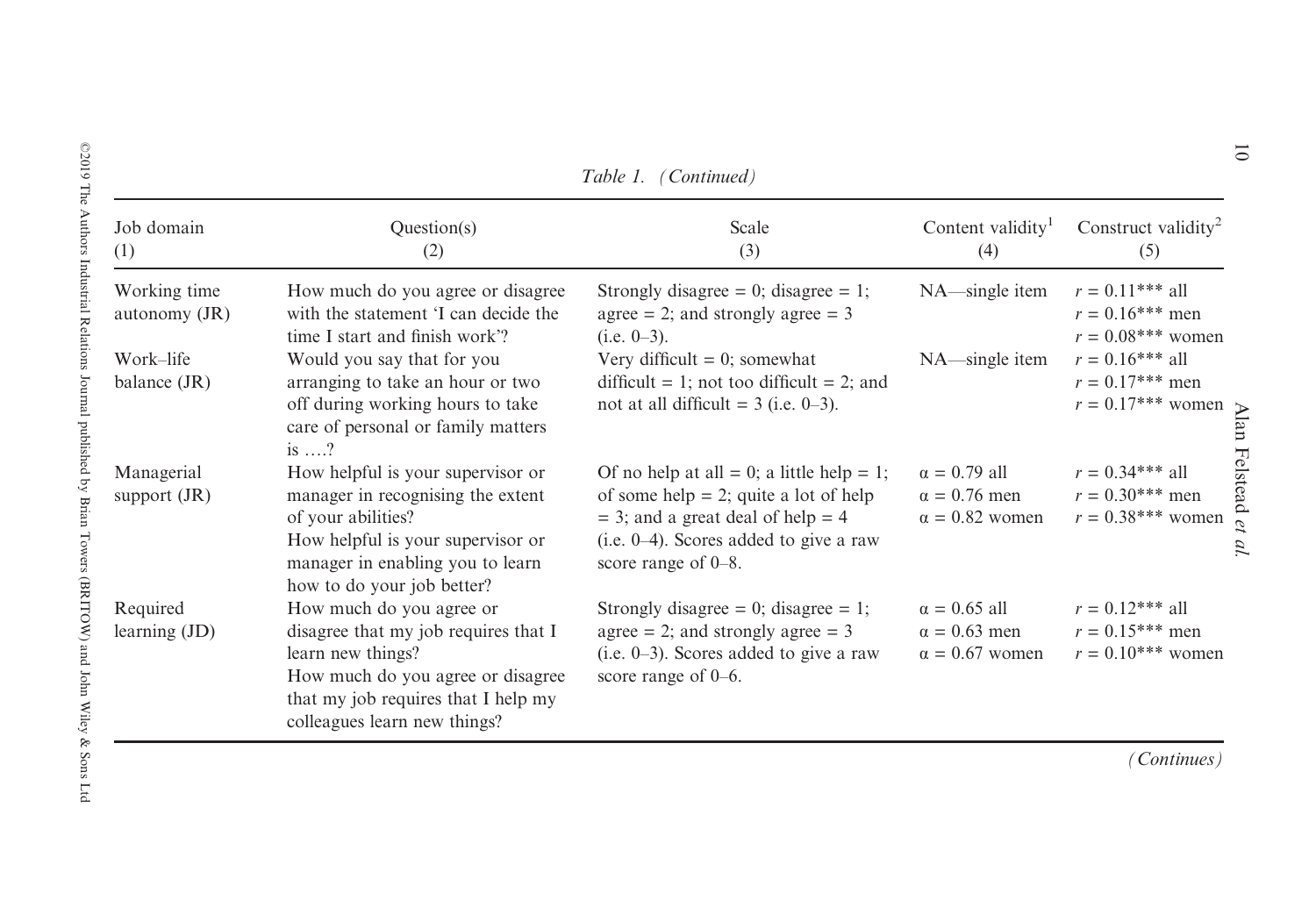| Job domain<br>(1)           | Question(s)<br>(2)                                                                                                                                                                          | Scale<br>(3)                                                                                                                                                                                                                                                                                                                                                                                                                         | Content validity <sup>1</sup><br>(4)             | Construct validity <sup>2</sup><br>(5)                                                                                                                                                |
|-----------------------------|---------------------------------------------------------------------------------------------------------------------------------------------------------------------------------------------|--------------------------------------------------------------------------------------------------------------------------------------------------------------------------------------------------------------------------------------------------------------------------------------------------------------------------------------------------------------------------------------------------------------------------------------|--------------------------------------------------|---------------------------------------------------------------------------------------------------------------------------------------------------------------------------------------|
| Promotion<br>prospects (JR) | Assuming that you wanted<br>promotion, how high do you think<br>your chances are of being given a<br>significant promotion with your<br><i>present</i> organisation in the next<br>5 years? | No chance at all = 0; $25\%/$ low chance<br>$= 1$ ; 50%/fifty-fifty $= 2$ ; 75%/high<br>chance = 3; and a $100\%$ /definite = 4<br>$(i.e. 0-4).$                                                                                                                                                                                                                                                                                     | $NA$ —single item                                | $r = 0.14***$ all<br>$r = 0.17***$ men<br>$r = 0.12***$ women<br>short form                                                                                                           |
| Job security (JD)           | Do you think there is any chance<br>at all of you losing your job and<br>becoming unemployed in the next<br>12 months?<br>[If yes] How would you rate the<br>likelihood of this happening?  | If no to first question $= 5$ ; very unlikely<br>to second follow-on question $= 4$ ;<br>quite unlikely to second follow-on<br>question = $3$ ; evens to second<br>follow-on question $= 2$ ; quite likely to<br>immediate second follow-on question<br>$= 1$ ; and very likely to second<br>follow-on question $= 0$ . There are two<br>questions, but one filtered as a<br>follow-on, so the raw score ranges<br>from $0$ to $5$ . | NA-single item<br>filtered                       | $r = 0.18***$ all<br>$r = 0.18***$ all<br>$r = 0.19***$ men<br>$r = 0.16***$ women as a solution<br>$\frac{1}{2}$ of $\frac{1}{2}$ of $\frac{1}{2}$ of $\frac{1}{2}$ of $\frac{1}{2}$ |
| Pay $(JR)$                  | What is your usual pay including<br>overtime, bonuses or tips (but                                                                                                                          | 0–5 from lowest paid to highest paid<br>(with 2012 figures from source data                                                                                                                                                                                                                                                                                                                                                          | Banding of pay<br>data in SES with<br>the bottom | $r = 0.03**$ all<br>$r = 0.10***$ men                                                                                                                                                 |

*Table 1. (Continued)*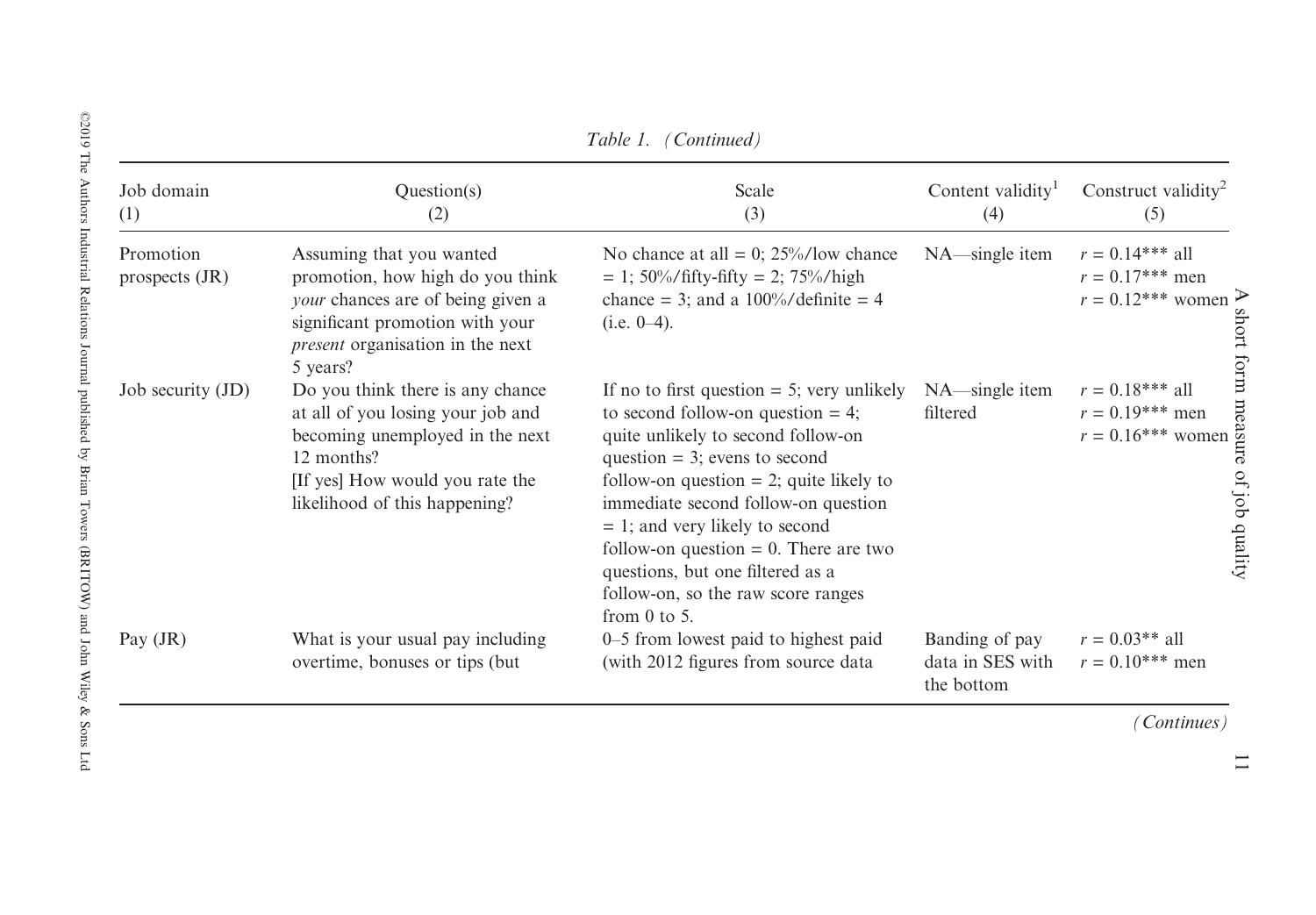| Table 1. (Continued) |                                                    |                                                                            |                                                                                                                                                                                                           |                                                    |
|----------------------|----------------------------------------------------|----------------------------------------------------------------------------|-----------------------------------------------------------------------------------------------------------------------------------------------------------------------------------------------------------|----------------------------------------------------|
| Job domain<br>(1)    | Question(s)<br>(2)                                 | Scale<br>(3)                                                               | Content validity <sup>1</sup><br>(4)                                                                                                                                                                      | Construct validity <sup>2</sup><br>(5)             |
|                      | before tax and other deductions<br>are taken out)? | inflated by 9% in accordance with<br>official figures on earnings growth). | corresponding<br>with National<br>Living Wage set<br>in 2017, band two<br>including Real<br>Living Wage set<br>in the same year<br>and band three<br>including the<br>annual average<br>wage of $£27,500$ | $r$ not significant<br>for women<br>en<br>Felstead |
|                      | Note: JD, job demands; JR, job resources.          |                                                                            |                                                                                                                                                                                                           | Э                                                  |

<sup>1</sup> Cronbach's alphas are based on all the available data for each of the items in the seven surveys, which make up the Skills and Employment Survey (SES). This ranges from 24,605 for task discretion (that is, the 1992, 1997, 2001, 2006, 2012 and 2017 surveys) to 2,793 for managerial support (the 2017 surveyonly).

 $2$  To capture job-related enthusiasm, respondents to the 2001, 2006, 2012 and 2017 Skills and Employment Surveys were asked: 'Thinking of the past few weeks, how much of the time has your job made you feel each of the following…?' Respondents were asked about <sup>a</sup> series of adjectives, each describing <sup>a</sup> different feeling. To construct an enthusiasm scale, we use responses given to the following the adjectives: 'depressed', 'gloomy', 'miserable', 'cheerful', 'enthusiastic' and 'optimistic'. The response set comprised six points ranging from 'never' to 'all of the time'. We construct <sup>a</sup> scale by averaging the responses given (after reversing the three negative items) and using <sup>a</sup> 1–6 scoring system. These questions were only asked from 2001 onwards, so the results in thiscolumn are restricted accordingly.

\*\*\* Statistically significant at the 99% level.

\*\* Statistically significant at the 95% level.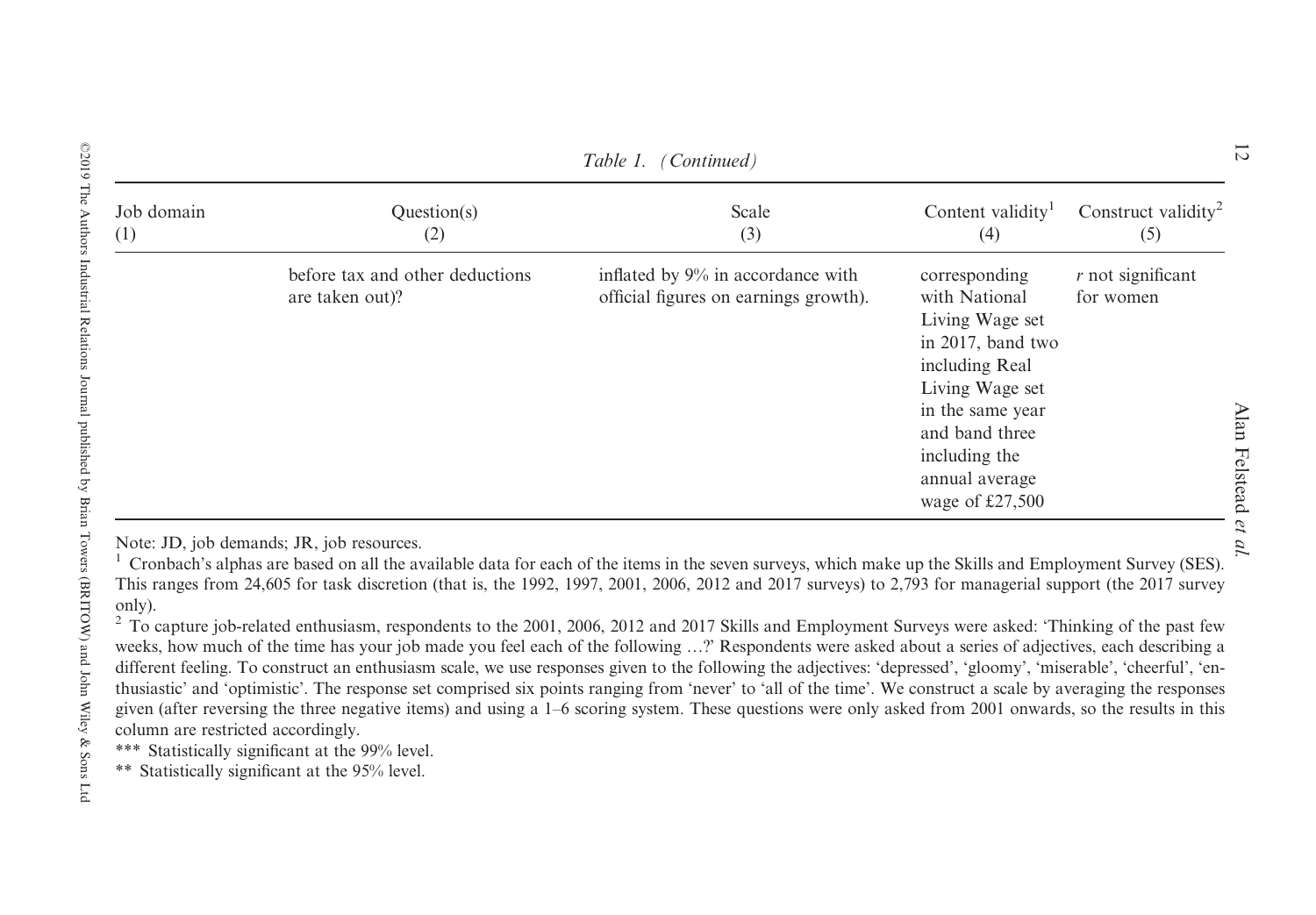It is also important to point out that two important dimensions of job quality are not covered by the quiz. First, the quiz does not ask about threats to health and safety at work such as those posed by exposure to chemicals and hazardous substances or the physical rigours of the job such as the need to move heavy loads, carry out repetitive physical activities and/or work in painful or tiring positions. The EWCS has a particularly good set of measures on such environmental and posture related risks to physical health. However, the Skills and Employment Survey series does not, and so this dimension of job quality is not covered by the quiz. Second, it does not directly collect data on the skill level of jobs but collects proxy data instead. Quiz takers are asked: 'What is your job title? Please use words which describe your job, e.g., account manager, office cleaner, web technician and delivery driver'. On typing in their response, a pull-down list of similar sounding job titles appears with quiz takers selecting the most appropriate. The pull-down menu comprises over 20,000 job titles provided by ONS and suitably edited and modified for quiz use (ONS, 2015). This information is used to allocate quiz takers to one-digit occupational groups that are grouped according to their skill level as defined by either the level of formal qualifications required for a person to get a particular job or the duration of training and/or work experience normally required for occupational competence (ONS, 2010: ix).

Another limitation of our approach is that two out of the 21 questions are more speculative than others. Promotion prospects and the risk of job loss are both based on respondents' probability estimates of certain events occurring rather than reports on past experiences. Previous studies have shown, however, that workers' expectations of job loss are good predictors of subsequent events (Dickerson and Green, 2012). That said, we intentionally do not include questions that ask about respondents' anxieties over issues such as variations in pay and/or hours of work because such questions capture subjective feelings about aspects of work (cf. Felstead *et al*., 2018). In addition, questions on Zero Hours Contracts and issues surrounding the gig economy are not included in the Skills and Employment Survey and are likewise not covered by the quiz.

To substantiate the empirical link between each of the ten domains and job-related well-being, we pool the last four waves of the Skills and Employment Survey in order to examine the pairwise correlations between these domains and job-related wellbeing. The latter is measured here using the Warr (1990) scales, which are designed to measure the extent to which jobs prompt arousal and pleasure, or enthusiasm for short. High scores are, therefore, interpreted as indicating that job holders take great pleasure from their work and are stimulated by it, while conversely a low score is interpreted as indicating that the job is not pleasurable and fails to energise the job holder. A total of 18,720 respondents provided such data.

On the whole, work pressures such as those triggered by the intensity of effort and the threat of job loss are considered to be disutility or something 'bad' given the consequential health problems with which they are associated (e.g. Cottini and Lucifora, 2013). The reverse also follows with well-paced work and high levels of job security significantly correlated with high levels of enthusiasm for the job (see Table 1, column 5). Similarly, the idea that challenging work makes for happier workers also receives support in our data with stimulating work environments, which require high levels of onthe-job learning and knowledge exchange being significantly and positively associated with levels of job-related enthusiasm.

Access to job resources—such as task discretion, influence over proposed changes to the way the job is done, line management support, employee-controlled flexibility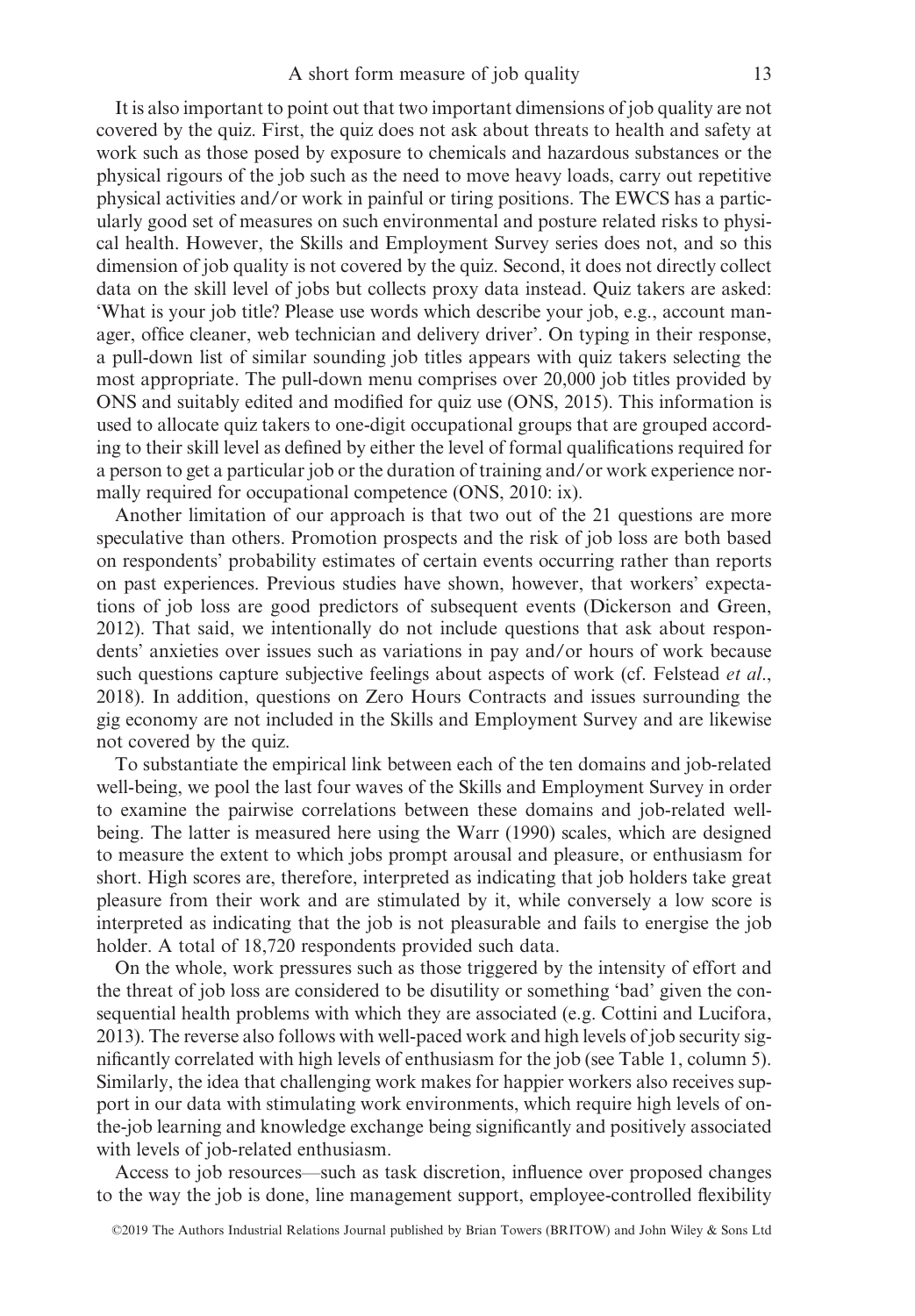over start and finish times, support for life outside of work and promotion prospects —is also positively and significantly related to enhanced levels of job arousal and pleasure. These findings are in line with the predicted consequences of highinvolvement practices and sociological theories of trust and its outcomes (Boxall and Macky, 2014; Fox, 1974).

The selection of survey questions to include in the [www.howgoodismyjob.com](http://www.howgoodismyjob.com) quiz is therefore based on the application of three important decision-making principles. These are focused on: features of the job that have the capability of enhancing (or diminishing) worker well-being; attributes of the job and not the personal circumstances or background of the job holder; and a variety of job attributes, including but going beyond pay.

#### 5 CONCLUSION

The motivation for this article, and the development of the job quality quiz that underpins it, comes from three sources. The first is the absence of a short-form set of measures of job quality such as those developed by psychologists for personality and affective well-being. Even though the study of job quality has a long history, it is only recently that international agreement among experts has begun to emerge about what job quality means and how its various dimensions are best measured (Eurofound, 2012; United Nations Economic Commission for Europe, 2015; OECD, 2017). These indicators appear in worker surveys that have been carried out on multiple occasions. In Britain, these include the Skills and Employment Survey (Felstead *et al*., 2015 and 2016) and the Workplace Employment Relations Survey (van Wanrooy *et al*., 2014), while internationally the EWCS is the most highly regarded data source (Eurofound, 2017). However, an agreed short-form battery of job quality questions does not exist.

This relative vacuum presents a challenge for UK policy makers who are now charged with using the 'the best measures to evaluate the level of good work', which will be used to 'report annually on the quality of work in the UK economy' (HM Government, 2018: 13, 23). The second motivation for this article, then, is to provide policy makers with three principles to be applied when choosing which measures to adopt. Given the financial and timing constraints on the scope of any new data collection exercise, the adoption of large number of measures is unlikely; a shorter set of measures is likely to have more appeal.

The third motivation behind this article is the observation that periodic national (even international) surveys of job quality are of little help to individual workers who wish to benchmark their job quality against their peers. That said, there is no shortage of online tools that allow them to compare their pay with others (Lakin, 2015). There are, for example, a number of websites that allow users to compare their pay against that of others working in a similar position and locality and therefore better assess what their labour is worth (e.g. [www.glassdoor.co.uk](http://www.glassdoor.co.uk) and [www.totaljobs.](http://www.totaljobs.com) [com\)](http://www.totaljobs.com). Yet non-pay comparisons of job quality are much rarer. The job quality quiz reported in this article is an exception and therefore makes an original and distinctive contribution by engaging with workers beyond those questioned for the national survey using a short-form set of empirically validated survey questions. In exchange, all quiz takers are presented with a 'job quality results dashboard', which benchmarks their job against those in a similar occupation as well as against the average job in Britain across ten domains. The comparator data for this aspect of the quiz are taken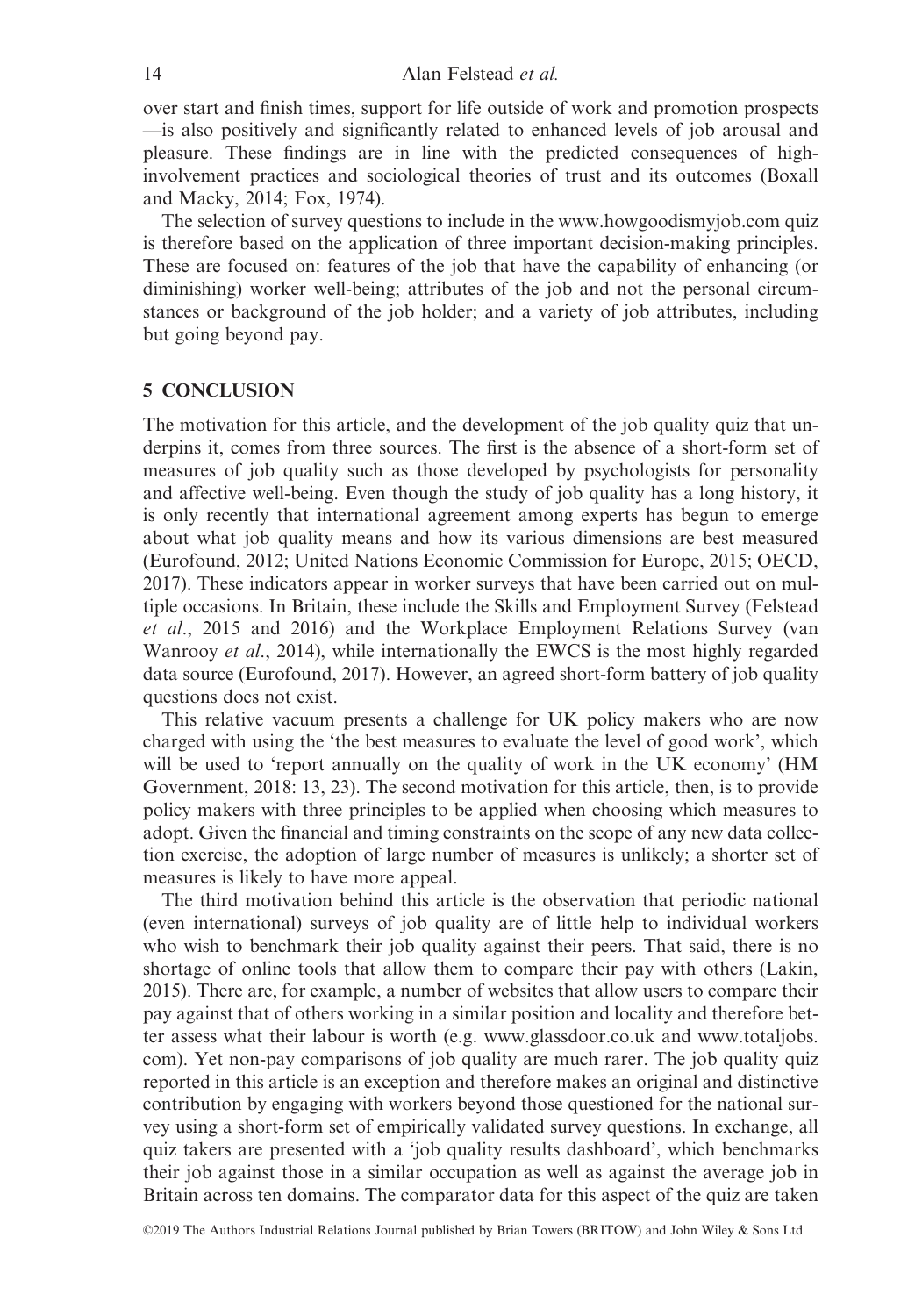from hour-long face-to-face interviews conducted with around 6,500 randomly selected workers interviewed for the last two Skills and Employment Surveys carried out in 2012 and 2017 (cf. Figure 1). The quiz, then, helps to meet a previously unmet demand for this kind of information. Within the space of one month of its launch, for example, over 14,000 people had completed the quiz, and after six months, over 25,500 people had taken part.

While we agree with the UK government's view that job quality is multi-faceted, we caution against collecting data that reflect both the objective conditions of the job and the subjective circumstances of the worker such as data on job satisfaction (HM Government, 2018). In our view, job quality measures need to be about the job, despite the fact that these are based on self-reported data given by workers themselves. Connections also need to be made with worker well-being because this is, after all, what is behind the desire to increase job quality, thereby ensuring that what is being measured is linked with the outcomes sought. A high priority should be given to selecting measures that have been well-tested by rigorous research and that have been shown to have a strong relationship to worker well-being. We offer our job quality quiz ([www.howgoodismyjob.com](http://www.howgoodismyjob.com)) as an example of how these three principles can be put into practice. It is hoped that readers will see merit in our approach and that appropriate job quality measures are adopted and reported by government in response to the *Taylor Review*.

#### Acknowledgements

The Skills and Employment Survey 2017 is funded jointly by the Economic and Social Research Council (ESRC), Cardiff University and the Department for Education with funding from the Welsh Government to boost the sample in Wales (ES/ P005292/1). The 2012 version of the survey was funded by the ESRC/UKCES Strategic Partnership (RES-241-25-0001), with additional support from the Wales Institute of Social and Economic Research, Data and Methods. The development of the job quality quiz was funded by Cardiff University's ESRC Impact Acceleration Account (ES/M500422/1).

#### References

- Appelbaum, E., T. Bailey, P. Berg and A. Kalleberg (2000), Manufacturing Advantage: Why High-performance Work Systems Pay Off (Ithaca, NY, Cornell University Press).
- Bakker, A. B. and E. Demerouti (2007), 'Job demands–resources model: state of the art', *Journal of Managerial Psychology*, 22, 3, 309–328.
- Boxall, P. and K. Macky (2014), 'High-involvement work processes, work intensification and employee well-being', *Work, Employment and Society*, 28, 6, 963–984.
- Braverman, H. (1974), Labor and Monopoly Capital: The Degradation of Work in the Twentieth Century (New York and London, Monthly Review Press).
- Brown, A., A. Charlwood, C. Forde and D. Spencer (2007), 'Job quality and the economics of New Labour: a critical appraisal using subjective survey data', *Cambridge Journal of Economics*, 31, 6, 941–971.
- Burchell, B., K. Sehnbruch, A. Piasna and N. Agloni (2014), 'The quality of employment and decent work: definitions, methodologies, and ongoing debates', *Cambridge Journal of Economics*, 38, 2, 459–477.
- Carter, T. and C. Randall (2017), Measuring National Well-being in the UK: International Comparisons (Newport, Office for National Statistics) p. 2017.

©2019 The Authors Industrial Relations Journal published by Brian Towers (BRITOW) and John Wiley & Sons Ltd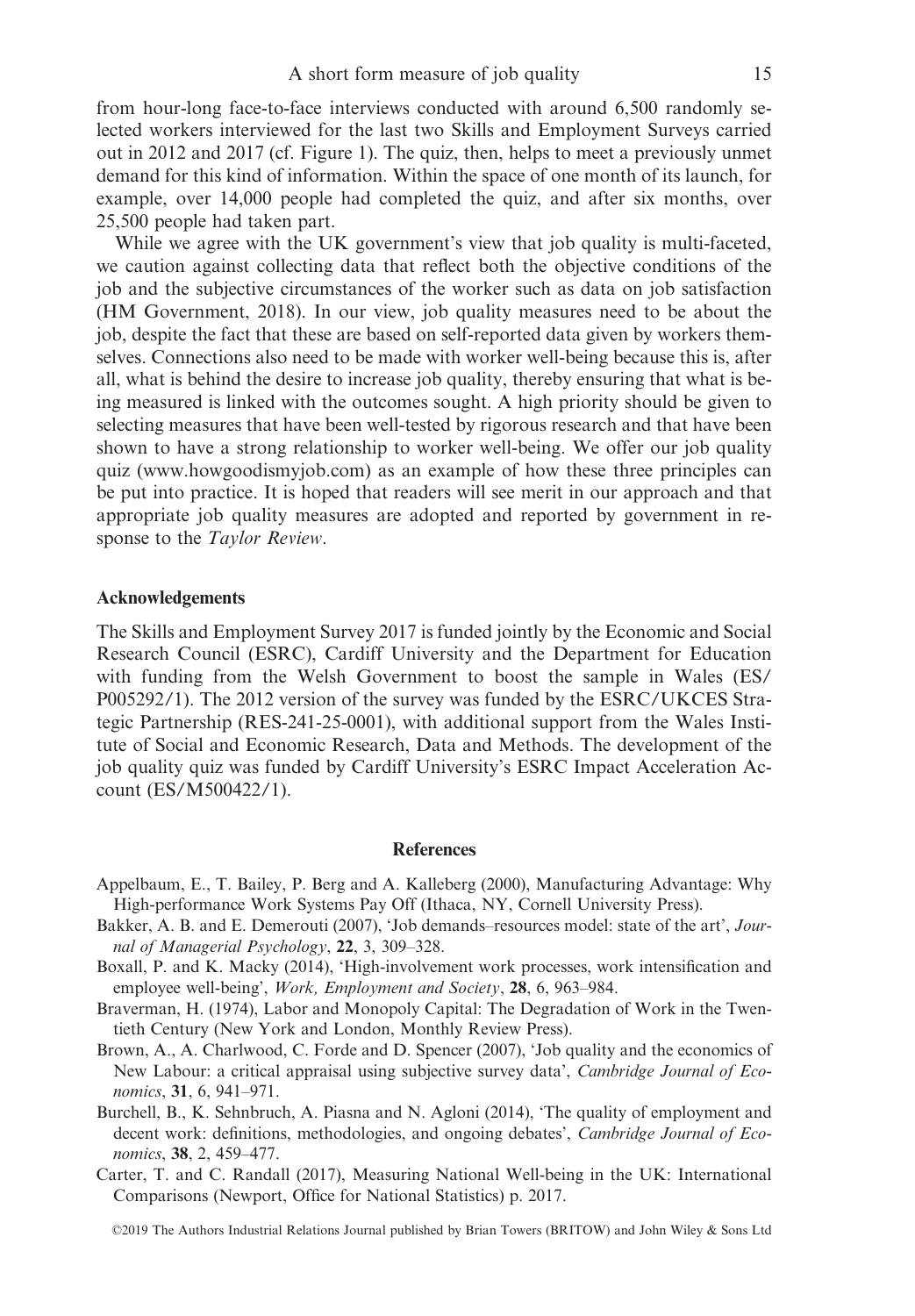- Chandola, T. and N. Zhang (2018), 'Re-employment, job quality, health and allostatic load biomarkers: prospective evidence from the UK Household Longitudinal Study', *International Journal of Epidemiology*, 47, 1, 47–57.
- Clark, A. (1997), 'Job satisfaction and gender: why are women so happy at work?' *Labour Economics*, 4, 341–372.
- Clark, A., A. Oswald and P. Warr (1996), 'Is job satisfaction U-shaped in age?' *Journal of Occupational and Organizational Psychology*, 69, 57–81.
- Cottini, E. and C. Lucifora (2013), 'Mental health and working conditions in Europe', *Industrial and Labor Relations Review*, 66, 4, 958–988.
- Demerouti, E., A. B. Bakker, F. Nachreiner and W. B. Schaufeli (2001), 'The job demands– resources mode of burnout', *Journal of Applied Psychology*, 86, 3, 499–512.
- Dickerson, A. and F. Green (2012), 'Fears and realisations of employment insecurity', *Labour Economics*, 19, 2, 198–210.
- Eurofound (2012), Trends in Job Quality in Europe: A Report Based on the Fifth European Working Conditions Survey (Luxembourg, Publications Office of the European Union).
- Eurofound (2017), Sixth European Working Conditions Survey—Overview Report (2017 Update) (Luxembourg, Publications Office of the European Union).
- European Commission (2001), Communication from the Commission to the Council, the European Parliament, the European Economic and Social Committee and the Committee of the Regions, Employment and Social Policies: A Framework for Investing in Quality, COM(2001) 313 Final (Luxembourg, Publications of the Office of the European Union).
- Fair Work Convention (2016), Fair Work Framework 2016 (Glasgow, Fair Work Convention).
- Felstead, A. and F. Green (2013), 'Underutilization, overqualification and skills mismatch: patterns and trends', in Skills in Focus, June (Glasgow, Skills Development Scotland).
- Felstead, A. and F. Green (2017), 'Working longer and harder? A critical assessment of work effort in Britain in comparison to Europe', in D. Grimshaw, C. Fagan, G. Hebson and I. Tavora (eds), Making Work More Equal: A New Labour Market Segmentation Approach (Manchester, Manchester University Press) pp. 188–207.
- Felstead, A., D. Gallie and F. Green (2015), Unequal Britain at Work (Oxford, Oxford University Press).
- Felstead, A., D. Gallie, F. Green and G. Henseke (2016), 'The determinants of skills use and work pressure: a longitudinal analysis', *Economic and Industrial Democracy*, online, [https://doi.org/](https://doi.org/10.1177/0143831X16656412) [10.1177/0143831X16656412](https://doi.org/10.1177/0143831X16656412), accessed 9 January 2019, print version forthcoming.
- Felstead, A., D. Gallie, F. Green and G. Henseke (2018), Insecurity at Work in Britain: First Findings of the Skills and Employment Survey 2017 (London, Centre for Learning and Life Chances in Knowledge Economies and Societies, UCL Institute of Education).
- Financial Times (2016) 'Britain's joyless jobs market can be bad for your health', by Sarah O'Connor, 23 August.
- Fox, A. (1974), Beyond Contract: Work, Power and Trust Relations (London, Faber and Faber).
- G20 (2015), G20 Labour and Employment Ministerial Declaration, Ankara, 03–04 September 2015, [https://www.dol.gov/ilab/media/pdf/2015-G20-Ministerial-Declaration.pdf,](https://www.dol.gov/ilab/media/pdf/2015-G20-Ministerial-Declaration.pdf) accessed 18 December 2017.
- Gallie, D., H. Inanc, A. Felstead and F. Green (2017), 'The hidden face of job insecurity', *Work, Employment and Society*, 31, 1, 36–53.
- Gifford, J. (2018), UK Working Lives: The CIPD Job Quality Index (London, Chartered Institute for Personnel and Development).
- Goos, M. and A. Manning (2007), 'Lousy and lovely jobs: the rising polarisation of work in Britain', *Review of Economics and Statistics*, 89, 1, 118–133.
- Gosling, S. D., P. J. Renfrow and W. B. Swann (2003), 'A very brief measure of the Big-Five personality domains', *Journal of Research in Personality*, 37, 504–528.
- Green, F. (2006), Demanding Work: The Paradox of Job Quality in the Affluent Economy (Princeton, Princeton University Press).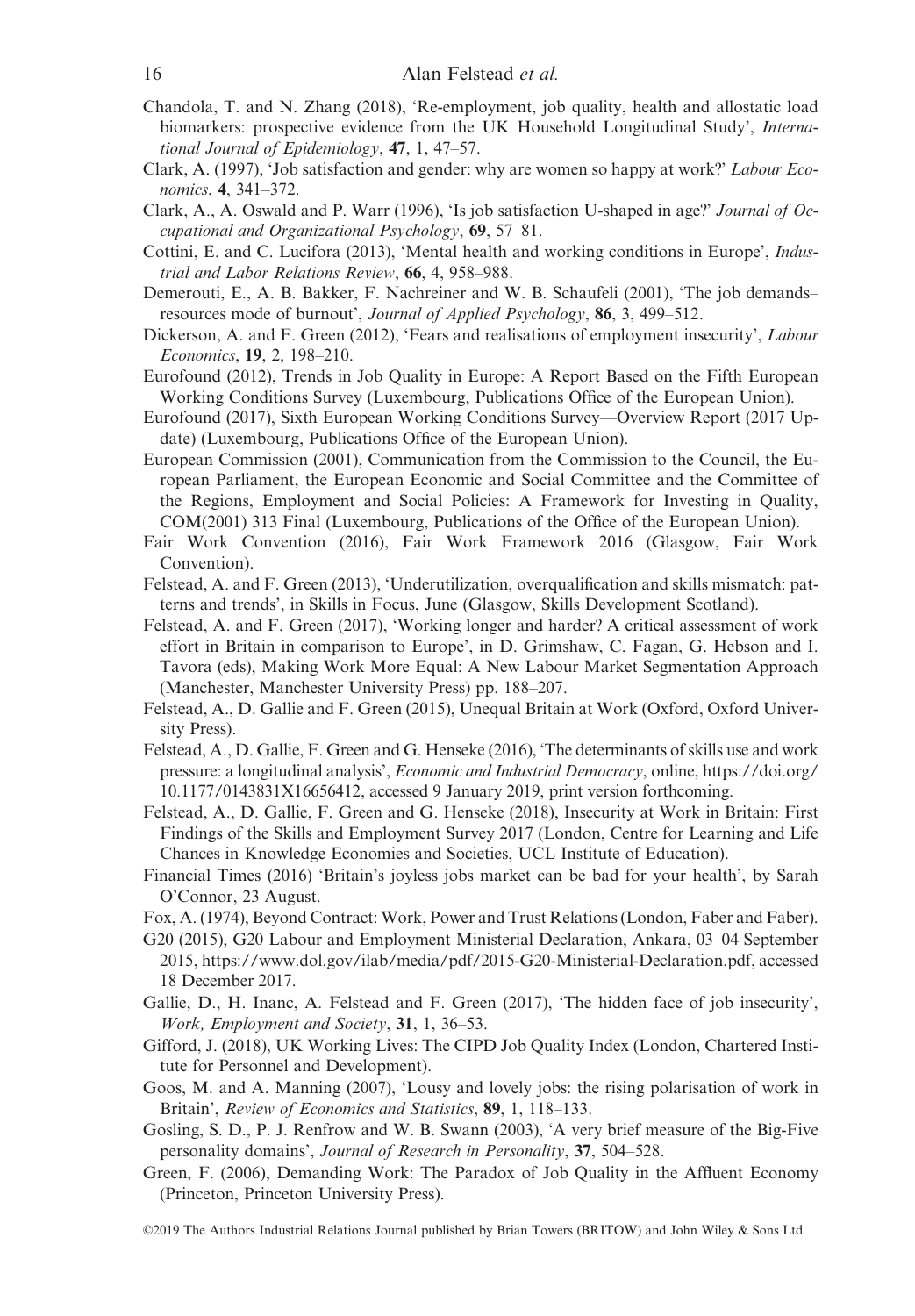- Green, F., A. Felstead and D. Gallie (2015), 'The inequality of job quality', in A. Felstead, D. Gallie and F. Green (eds), Unequal Britain at Work (Oxford, Oxford University Press) pp. 1–21.
- Green, F., A. Felstead, D. Gallie and G. Henseke (2018), Work Intensity in Britain: First Findings of the Skills and Employment Survey 2017 (London, Centre for Learning and Life Chances in Knowledge Economies and Societies, UCL Institute of Education).
- Green, F., A. Felstead, D. Gallie and H. Inanc (2016a), 'Job-related well-being through the Great Recession', *Journal of Happiness Studies*, 17, 1, 389–411.
- Green, F., A. Felstead, D. Gallie, H. Inanc and N. Jewson (2016b), 'The declining volume of workers' training in Britain', *British Journal of Industrial Relations*, 54, 2, 422–448.
- Gregory, A. (2016), 'Work–life balance', in S. Edgell, H. Gottfried and E. Granter (eds), The Sage Handbook of the Sociology of Work and Employment (London, Sage) pp. 502–519.
- HM Government (2017), Industrial Strategy: Building a Britain Fit for the Future (London, Department for Business, Energy and Industrial Strategy).
- HM Government (2018), Good Work: A Response to the Taylor Review of Modern Working Practices (London, Department for Business, Energy and Industrial Strategy).
- ILO (1999), Decent Work: International Labour Conference, 87th Session 1999 (Geneva, International Labour Office).
- Jones, P. S. and A. E. Green (2009), 'The quantity and quality of jobs: changes in UK regions, 1997–2007', *Environment and Planning A*, 41, 2475–2495.
- Karasek, R. A. (1979), 'Job demands, job decision latitude, and mental strain: implications for job redesign', *Administrative Science Quarterly*, 24, 285–308.
- Labour Party (2015), The Labour Party Manifesto (London, The Labour Party).
- Labour Party (2017), For the Many Not the Few (London, The Labour Party).
- Lakin, T. (2015), 'Why you shouldn't ignore Glassdoor', 7 September, [http://www.](http://www.hrmagazine.co.uk/article-details/why-you-shouldnt-ignore-glassdoor) [hrmagazine.co.uk/article-details/why-you-shouldnt-ignore-glassdoor,](http://www.hrmagazine.co.uk/article-details/why-you-shouldnt-ignore-glassdoor) accessed 25 June 2018.
- Leschke, J. and A. Watt (2014), 'Challenges in constructing a multi-dimensional European Job Quality Index', *Social Indicators Research*, 118, 1, 1–31.
- Leschke, J., Watt, A. and Finn, M. (2008), 'Putting a number on job quality? Constructing a European Job Quality Index', ETUI Working Paper 2008*.03* (Brussels: European Trade Union Institute).
- Muñoz de Bastillo, R., E. Fernández-Mercias, J. I. Antón and E. Esteve (2011), Measuring More than Money (Cheltenham, Edward Elgar).
- OECD (2017), OECD Guidelines on Measuring the Quality of the Working Environment (Paris, Organisation for Economic Co-operation and Development).
- ONS (2010), Standard Occupational Classification 2010: Volume 1: Structure and Descriptions of Unit Groups (Basingstoke, Palgrave).
- ONS (2015), The Coding Index of SOC2010 (Newport, Office for National Statistics) [https://](https://www.ons.gov.uk/methodology/classificationsandstandards/standardoccupationalclassificationsoc/soc2010/soc2010volume2thestructureandcodingindex#electronic-version-of-the-index) www.ons.gov.uk/methodology/classifi[cationsandstandards/standardoccupationalclassi](https://www.ons.gov.uk/methodology/classificationsandstandards/standardoccupationalclassificationsoc/soc2010/soc2010volume2thestructureandcodingindex#electronic-version-of-the-index)fica[tionsoc/soc2010/soc2010volume2thestructureandcodingindex#electronic-version-of-the-in](https://www.ons.gov.uk/methodology/classificationsandstandards/standardoccupationalclassificationsoc/soc2010/soc2010volume2thestructureandcodingindex#electronic-version-of-the-index)[dex](https://www.ons.gov.uk/methodology/classificationsandstandards/standardoccupationalclassificationsoc/soc2010/soc2010volume2thestructureandcodingindex#electronic-version-of-the-index), accessed 31 July 2018.
- Osterman, P. (2013), 'Introduction to the special issue on job quality: what does it mean and how might we think about it?' *Industrial Relations and Labor Review*, 66, 4, 739–752.
- Piasna, A. (2017), "Bad jobs" recovery? European Job Quality Index, 2005–2015, ETUI Working Paper 2017*.06* (Brussels: European Trade Union Institute).
- Piasna, A., B. Burchell, K. Sehnbruch and N. Agloni (2017), 'Job quality: conceptual and methodological challenges for comparative analysis', in D. Grimshaw, C. Fagan, G. Hebson and I. Tavora (eds), Making Work More Equal: A New Labour Market Segmentation Approach (Manchester, Manchester University Press) pp. 168–187.
- Preenen, P. T. Y., R. A. Vergeer, K. O. Kraan and S. Dhondt (2017), 'Labour productivity and innovation performance: the importance of internal labour flexibility practices', *Economic and Industrial Democracy*, 38, 2, 271–293.